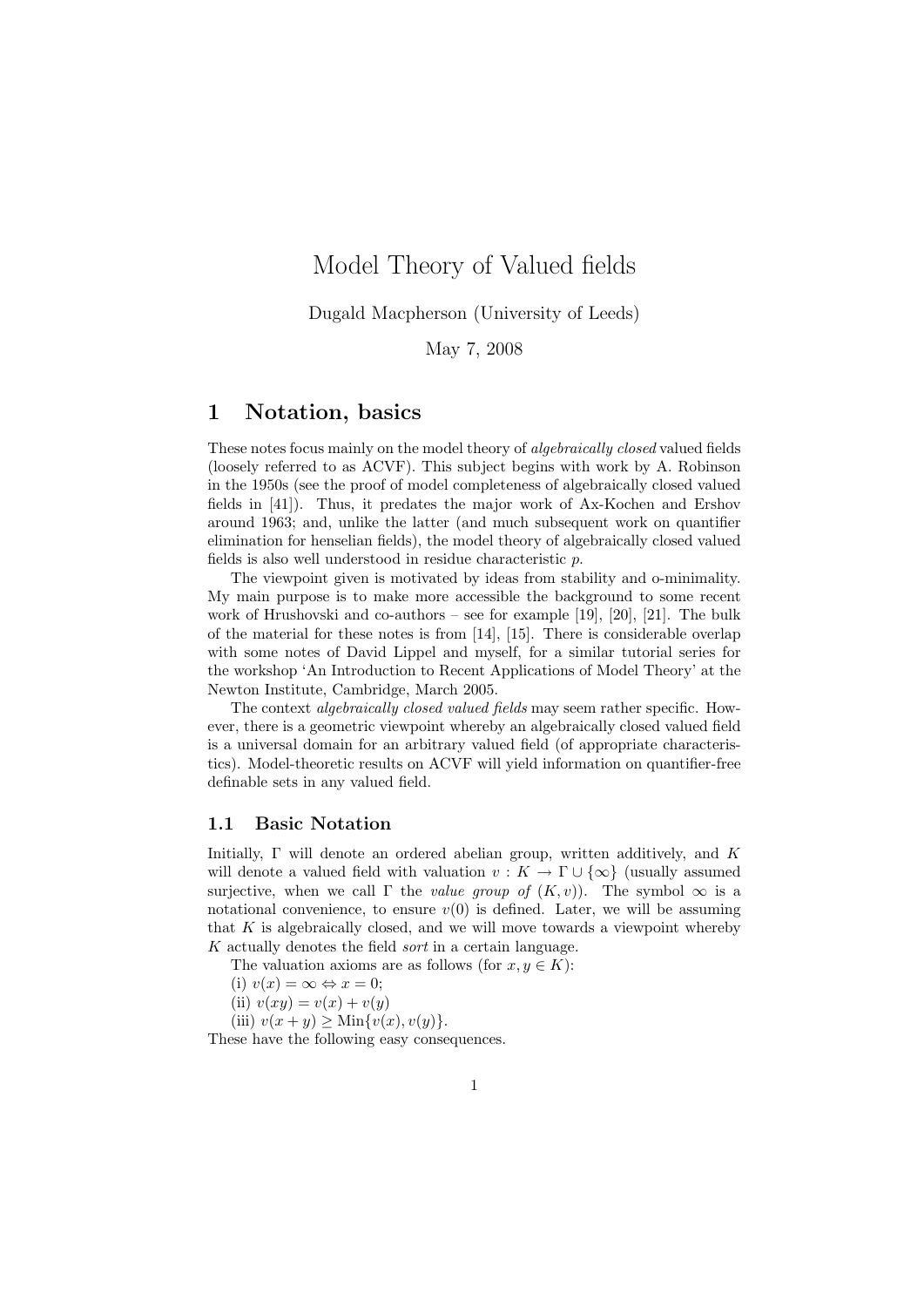**Lemma 1.1.1** (i)  $v(1) = 0$ . (*ii*)  $v(x) = v(-x)$ . (iii) if  $v(x) < v(y)$  then  $v(x + y) = v(x)$ .

Note. In the literature, terminology around valued fields in inconsistent. For example, in [40], there is a background assumption that  $\Gamma$  is archimedean (i.e. has no proper convex subgroups), and the more general notion described above is called a Krull valuation (see Chapter 13 of [40]). Other sources define a notion of rank on Γ based on the convex subgroups, so an infinite value group with no proper convex subgroups has rank one, and the valuation is called a rank one valuation. If Γ is archimedean (i.e. rank one), then the valuation yields an absolute value  $|-|: K \to \mathbb{R}^{\geq 0}$ : indeed, as  $\Gamma$  is archimedean we may assume  $(\Gamma, \leq, +) \leq (\mathbb{R}, \leq, +)$ , and for any fixed  $\gamma \in \Gamma$  with  $0 \leq \gamma \leq 1$  we obtain an absolute value (also sometimes called a valuation), putting  $|x|_{\gamma} = \gamma^{v(x)}$ . The axioms above then become:

 $(i)' |x| = 0 \Leftrightarrow x = 0;$ 

 $(ii)' |xy| = |x|.|y|$ 

 $(iii)' |x + y| \leq \text{Max}\{|x|, |y|\}.$ 

The convention of  $[14], [15]$  is to use the language of absolute values rather than valuations. To confuse matters further, the absolute value arising from an archimedean valuation is called a 'non-archimedean' absolute value, basically because of the 'ultrametric' form of the triangle inequality, which says that all triangles are isosceles.

Often, I will just refer to the 'valued field  $(K, v, \Gamma)$ ', but this notation will mean that v is surjective to Γ. Write  $R := \{x \in K : v(x) \geq 0\}$ . This is a local ring, with unique maximal ideal  $\mathcal{M} := \{x \in K : v(x) > 0\}$ . The residue field of  $(K, v, \Gamma)$  is  $k := R/M$ . Note that  $(\text{char}(K), \text{char}(k)) \in \{(0,0), (0, p), (p, p)\}.$  If U is the group of units of R, then U is the kernel of the valuation map (regarded as a homomorphism  $(K^*,.) \to (\Gamma, +)$ , so we may identify  $\Gamma$  with  $K^*/U$ . We have  $xU(R) < yU(R)$  if there is  $z \in R$  with  $xzU(R) = yU(R)$ .

Later on, we will be using these symbols  $K, R, \Gamma, \mathcal{M}, k$  specifically when K is algebraically closed.

#### 1.2 Valued field extensions, henselian fields, completions

The following theorem is basically Chevalley's Place Extension Theorem.

**Theorem 1.2.1** Let  $v: K \to \Gamma$  be a valuation, and suppose  $L > K$  is an extension of fields. Then there is a value group  $\Delta \geq \Gamma$  and a valuation  $w: L \to$  $\Delta$  extending v.

#### Sketch Proof, based on [26].

Write  $R_K, \mathcal{M}_K$  for the valuation ring and maximal ideal of K. Put  $k :=$  $R_K/M_K$ , and let k denote its algebraic closure. Let  $\phi_K$  be the residue map  $R_K \to R_K/\mathcal{M}_K$ . The key fact [26, Corollary 3.3 of IX] is that if  $R_L$  is a maximal subring of L such that  $\phi_K$  extends to a homomorphism  $\phi_L : R_L \to \tilde{k}$ , then  $R_L$ is a local ring such that if  $x \in L \setminus \{0\}$  then  $x \in R_L$  or  $x^{-1} \in R_L$ .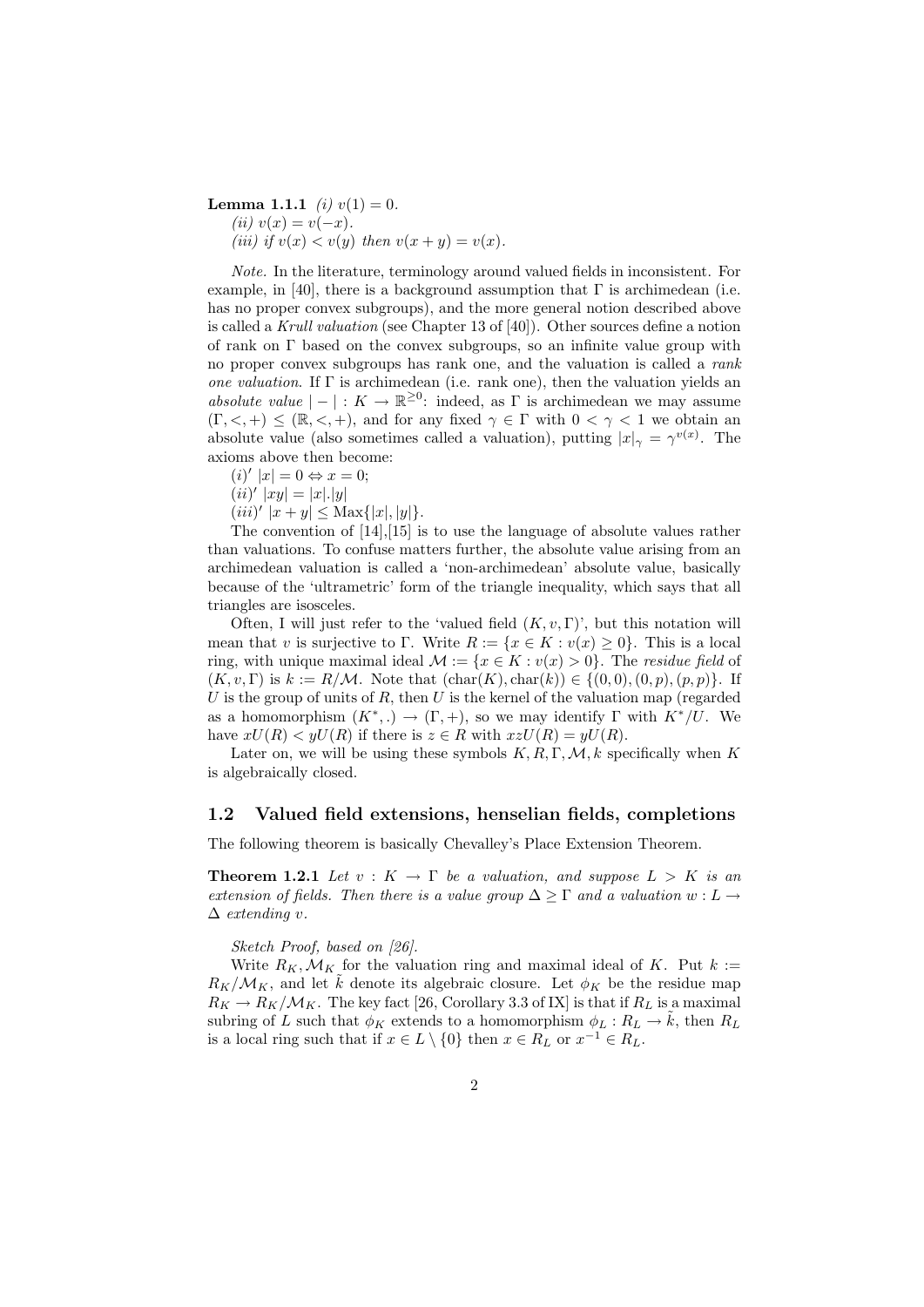Now let  $\mathcal{M}_L$  be the maximal ideal of  $R_L$ . Then  $\mathcal{M}_L \cap R_K = \mathcal{M}_K$  (as  $1 \notin \mathcal{M}_L \cap R_K \supset \mathcal{M}_K$ . It follows that if  $U_K$ ,  $U_L$  denote the groups of units of  $R_K, R_L$  respectively then  $U_L \cap K = U_K$ . Hence we have a canonical embedding  $K^*/U_K \to L^*/U_L$ . This gives a valuation on  $L$  – the value group is just  $L^*/U_L$ .

**Definition 1.2.2** (i) A valued field  $(K, v, \Gamma)$  is *henselian* if the valuation v extends uniquely to  $K$ .

(ii) A henselisation of a valued field  $(K, v)$  is a valued field extension  $(K<sup>h</sup>, v<sup>h</sup>)$ such that (a)  $[K^h : K]$  is an algebraic field extension, (b)  $(K^h, v^h)$  is henselian, and (c) for any other  $(K', v')$  satisfying (a) and (b) there is a unique Kisomorphism  $\rho: K^h \to K'$  such that  $v' \circ \rho = v^h$ .

Any two henselisations are isomorphic via a unique isomorphism over  $K$ . To obtain a henselisation, extend  $(K, v)$  to  $(K^s, v^s)$ , where  $K^s$  is the separable closure of K. Let  $G := \{ \sigma \in \text{Aut}(K^s/K) : v^s \circ \sigma = v^s \}.$  Then  $\text{Fix}(G)$ , with the restriction of  $v^s$ , is a henselisation.

Observe that any algebraic extension of a henselian field is henselian.

There are many equivalent characterisations of henselian fields. We give some next. Below, if  $a \in R$  then  $\bar{a}$  denotes res(a), and we write f for the reduction of f mod  $\mathcal{M}$ , where  $f \in R[X]$ .

**Theorem 1.2.3** Let  $(K, v, \Gamma)$  be a valued field. Then the following are equivalent.

(i)  $(K, v, \Gamma)$  is henselian.

(ii) If  $f \in R[X]$  is monic, and  $\overline{f}$  has a simple root  $\overline{b} \in k$ , then f has a root  $a \in R$  with  $\bar{a} = \bar{b}$ .

(iii) If  $f \in R[X]$  is monic, and  $b \in R$  with  $v(f(b)) > 0$  and  $v(f'(b)) = 0$ , then f has a root  $a \in R$  with  $\bar{a} = \bar{b}$ .

If  $(K, v) < (L, v)$  is an extension of valued fields then there are natural embeddings of the value group of  $K$  into that of  $L$ , and likewise for the residue fields. We say that the extension is *immediate* if  $K$  and  $L$  have the same value groups and residue fields, i.e. if these embeddings are surjective.

There is a general notion of *complete* in the context of valued fields, which we shall not discuss. We mainly work with the notion of maximally complete valued field due to F.K. Schmidt and Krull [25]; that is, a valued field with no proper immediate extensions.

Theorem 1.2.4 Every valued field has an immediate maximally complete extension.

An influential theory of maximally complete field extensions was developed by Kaplansky in [23, 24]. We mention that a valued field is maximally complete if and only if it is spherically complete; that is, if the intersection of any chain of non-empty balls, ordered by inclusion, is non-empty; see Definition 2.0.6 for a definition of balls. Any maximally complete field is henselian (indeed, any valued field with no immediate algebraic extensions is henselian). The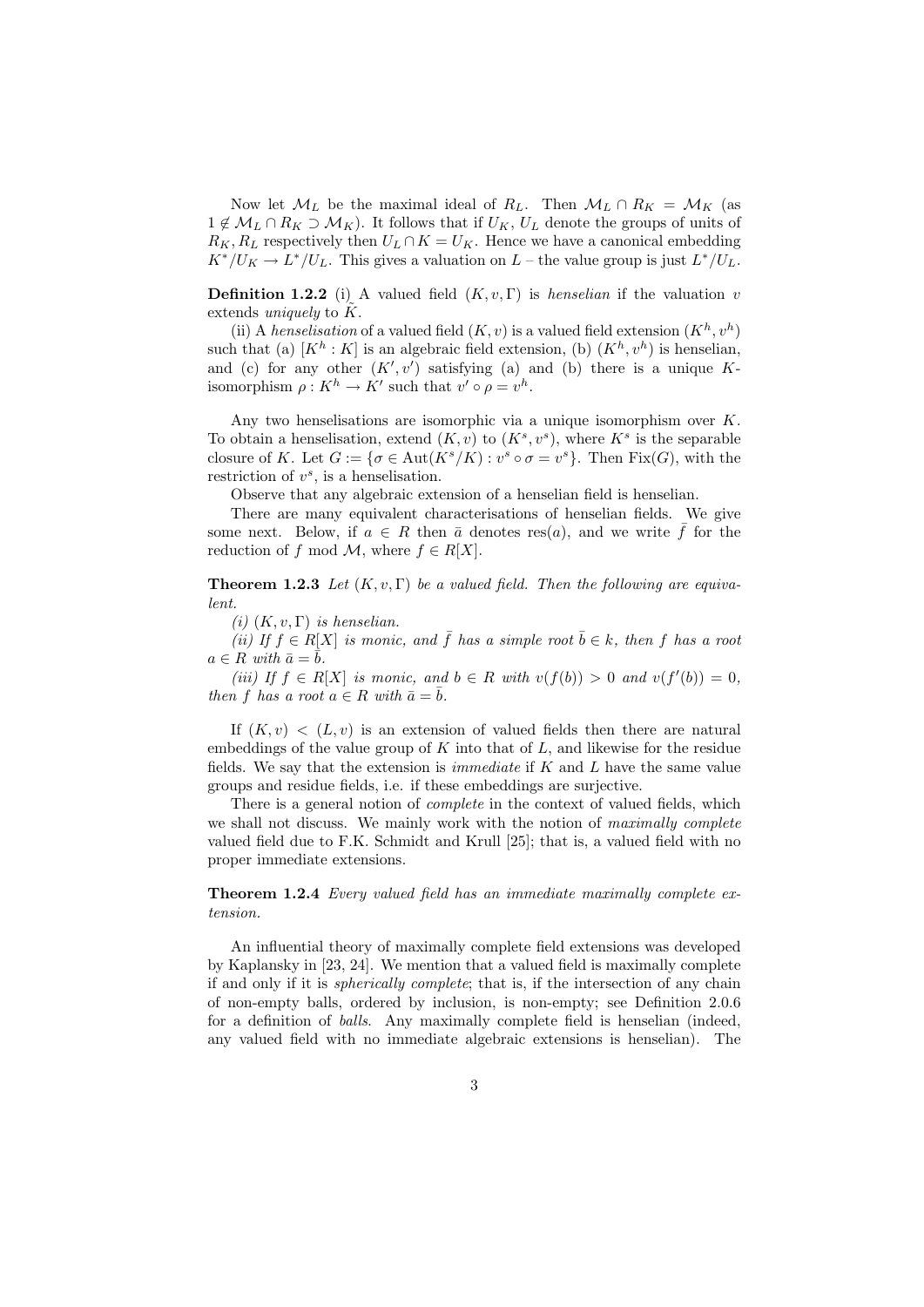power series fields  $k((t^{\Gamma}))$  constructed in Example 1.3.2(2) below are maximally complete. For valued fields with value group  $\mathbb{Z}$ , 'complete' and 'maximally complete' coincide.

### 1.3 Algebraically closed valued fields

**Lemma 1.3.1** Let  $(K, v, \Gamma)$  be an algebraically closed valued field. Then

(i)  $\Gamma$  is divisible,

 $(ii)$  k is algebraically closed.

*Proof.* (i) Let  $\gamma \in \Gamma$ , with  $\gamma = v(x)$ , say, and let  $n \in \mathbb{N}^{>0}$ . As K is algebraically closed there is  $y \in K$  with  $y^n = x$ . Then  $nv(y) = \gamma$ . (ii) Exercise.

Example 1.3.2 (Examples of algebraically closed valued fields) (1) Start with  $\overline{\mathbb{Q}_p}$ , and extend the valuation to the algebraic closure of  $\mathbb{Q}_p$ , or its completion, usually denoted  $\mathbb{C}_p$ . This completion  $\mathbb{C}_p$  is also algebraically closed.

For ease of reference, we recall here the construction of  $\mathbb{Q}_p$ . Fix a prime p, and define a valuation  $v_p : \mathbb{Q} \to \mathbb{Z} \cup \{\infty\}$ : put  $v_p(a/b) = s - t$ , where  $a = p^s m$ and  $b = p<sup>t</sup>n$ , where  $(p, m) = (p, n) = 1$ . The residue field is the finite field  $\mathbb{F}_p$ . Convert this valuation to an absolute value  $| - |_p : \mathbb{Q} \to \mathbb{R}^{\geq 0}$ , putting  $|\mathbf{x}| = p^{-v_p(x)}$ . Now  $\mathbb{Q}_p$  is the completion of  $\mathbb{Q}$  with respect to this absolute value – that is, the ring of Cauchy sequences modulo the maximal ideal of null sequences. The absolute value on  $\mathbb Q$  extends to one on  $\mathbb Q_p$ , and this yields a valuation map on  $\mathbb{Q}_p$ , again with value group  $\mathbb{Z}$ , and residue field  $\mathbb{F}_p$ .

The valuation ring of  $\mathbb{Q}_p$  is usually denoted  $\mathbb{Z}_p$ , the ring of p-adic integers. As an alternative construction, define  $\mathbb{Z}_p$  to be an inverse limit of rings  $\mathbb{Z}/p^n\mathbb{Z}$ , and  $\mathbb{Q}_p$  to be its fraction field.

It is also possible to construct  $\mathbb{Q}_p$  as a set of power series of the form  $\Sigma_{n\in\mathbb{Z},n\geq n_0} a_n p^n$  where  $n_0 \in \mathbb{Z}, a_n \in \mathbb{F}_p$  and we treat p in calculations as a number, not an indeterminate. This is essentially the 'Witt vector' construction, over  $\mathbb{F}_p$ . The general construction is described in [40], and [26].

The algebraic closure  $\tilde{\mathbb{Q}}_p$ , and likewise its completion  $\mathbb{C}_p$ , will have value group  $(\mathbb{Q}, \leq, +)$  and residue field  $\mathbb{F}_p$ .

(2) We sketch the 'Hahn product' construction. Fix any field  $k$ , and any non-trivial ordered abelian group Γ, and let t be an indeterminate. If f is an expression  $\Sigma_{\gamma \in \Gamma} a_{\gamma} t^{\gamma}$  (where  $a_{\gamma} \in k$ ), then  $\text{supp}(f) := \{ \gamma \in \Gamma : a_{\gamma} \neq 0 \}$ . Now put

$$
K = k((t^{\Gamma})) := \{ f = \sum_{\gamma \in \Gamma} a_{\gamma} t^{\gamma} : \text{supp}(f) \text{ is well-ordered} \}.
$$

Addition and multiplication are defined as for power series – the 'well-order' assumption ensures the definition of multiplication makes sense. Now  $K$  is a field (Exercise: prove it; if  $f = \sum a_{\gamma} t^{\gamma} \in K$  and  $\gamma_0 := \text{Min}(\text{supp}(f)),$  write  $f = (a_{\gamma_0}t^{\gamma_0})(1+h)$  where supp $(h) \subset {\gamma \in \Gamma : \gamma > 0}$ , and deduce that f is invertible). The map  $v : K \to \Gamma$  given by  $v(f) = \text{Min}(\text{supp}(f))$  is a surjective valuation. The residue field if k. Clearly,  $char(K) = char(k)$ . As noted at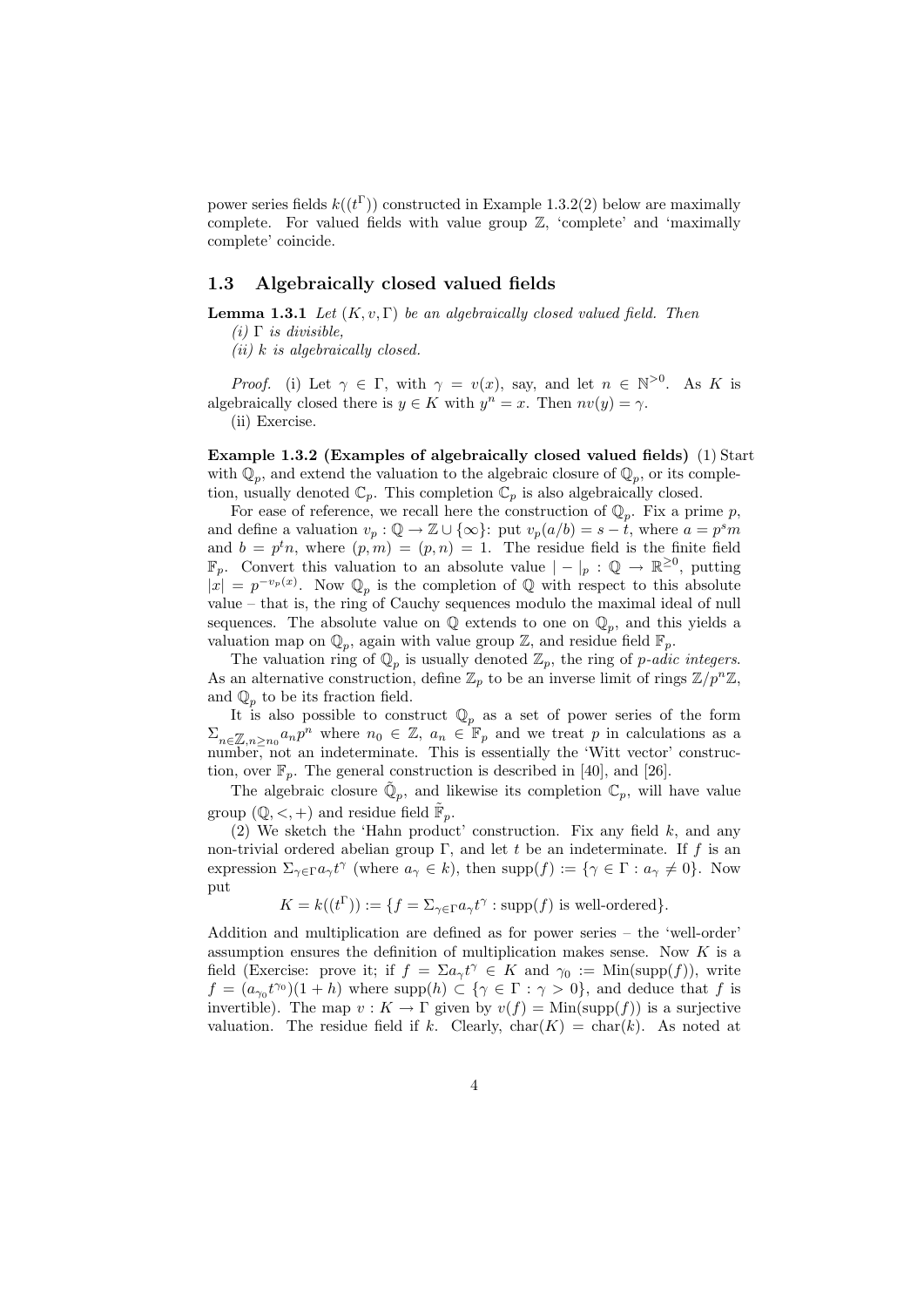the end of Section 1.2, power series fields  $k((t^{\Gamma}))$  are maximally complete, so henselian.

It can be checked that if  $\Gamma$  is divisible and k is algebraically closed, then K is also algebraically closed. (Exercise: prove this, using that  $K$  is maximally complete.)

If  $k = \mathbb{C}$ , the field of *Puiseux series* is the subfield of  $k((t^{\mathbb{Q}}))$  consisting of the union of fields  $k((t^{\mathbb{Z}/n!}))$ , where  $\mathbb{Z}/n!$  denotes the group of rationals  $a/n!$  where  $a \in \mathbb{Z}$ . This field of Puiseux series is an algebraic extension of  $k((t))$  which is only algebraically closed in characteristic  $0$  (in characteristic  $p$ , consider for instance the series  $\sum_{i=1}^{\infty} t^{-p^{-i}}$  in  $k((t^{\mathbb{Q}}))$  which satisfies the equation  $x^p - x - t^{-1} = 0$ ).

### 1.4 Quantifier elimination in valued fields

Model-theoretically, there are various languages appropriate for valued fields. If  $(K, v, \Gamma)$  is a valued field, then the apparatus of definable sets can be expressed just using the ring language augmented by a predicate for the valuation ring  $R$ . For then, the group  $U(R)$  of units of R is definable, and  $\Gamma$  may be identified with  $K^*/U(R)$ , with v the natural homomorphism  $K^* \to \Gamma$ , and with  $xU(R)$  $yU(R)$  if there is  $z \in R$  with  $xzU(R) = yU(R)$ .

We shall denote by  $L_v$  the language  $(+, \times, -, 0, 1)$  of rings augmented by a binary relation symbol interpreted as  $v(x) \leq v(y)$ . From this we may define  $R := \{x : v(1) \le v(x)\}\$ , and hence everything else. The language  $L_{\Gamma}$  is twosorted, with the language of rings on K, the language  $(<, +, -, 0)$  on  $\Gamma$ , and a function symbol  $v: K \to \Gamma$ . By  $L_{k,\Gamma}$  we mean a 3-sorted language with sorts K, k, Γ. It includes the symbols of  $L_{\Gamma}$ , but also has the language of rings on k and a function symbol Res :  $K^2 \to k$ , with  $\text{Res}(x, y) = \text{res}(xy^{-1})$  if  $v(x) \ge v(y)$ , and  $res(x, y) = 0$  otherwise.

The following is essentially due to Robinson [41].

**Theorem 1.4.1** (i) In  $L_v$ , a complete theory is axiomatised by sentences which express (a) K is algebraically closed, (b) there are  $x, y \in K^*$  such that  $v(x)$  $v(y)$ , and (c) the values of char(k), char(K).

(ii) Algebraically closed valued fields have quantifier elimination in each of the languages  $L_v$ ,  $L_\Gamma$ ,  $L_{k,\Gamma}$ .

A key point in the proof is that, given a valued field  $F(x)$ , the extensions of v to a finite normal extension are all conjugate under the Galois group.

We shall refer to the complete theory described in Theorem 1.4.1(i) (in any of the three languages, or sometimes in other languages) as ACVF.

We mention some more general results on quantifier elimination. First, if  $(K, v, \Gamma)$  is a valued field, an *angular component map modulo M* is a map  $\overline{ac}$ :  $K \to k$  such that (a)  $\overline{ac}(0) = 0$ , (b)  $\overline{ac}$  induces a multiplicative homomorphism  $K^* \to k^*$ , and (c)  $\overline{ac}$  restricted to the group U of units of R is the residue map.

Not all valued fields have an angular component, but it exists if the valued field has a cross section (a group homomorphism  $\pi : \Gamma \to K^*$  such that  $v \circ \pi =$ id<sub>Γ</sub>), or if the residue field is  $\aleph_1$ -saturated [36]. For  $\mathbb{Q}_p$  the natural angular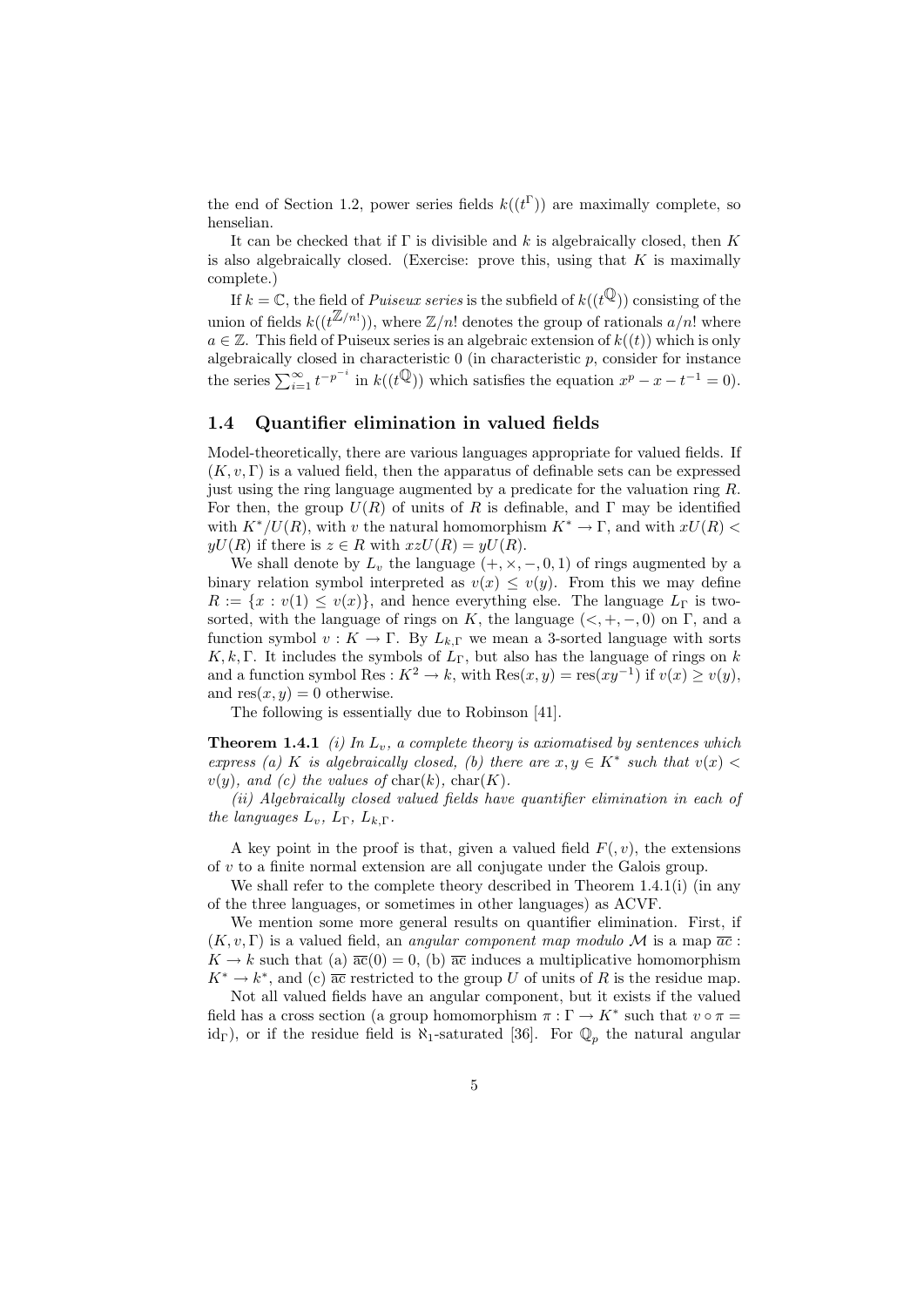component map is  $\overline{ac}(x) = \text{res}(p - v(x).x)$ . For a power series field  $K = k((t^{\Gamma}),$ define  $\overline{ac}$  so that if  $f = \sum_{\gamma > \gamma_0} a_{\gamma} t^{\gamma}$  with  $a_{\gamma_0} \neq 0$ , then  $\overline{ac}(f) = a_{\gamma_0}$ .

In general, if there is an angular component it is not definable in the language  $L_{k,\Gamma}$ , though it is so definable in the *p*-adic case (see [36]).

The following theorem is due to Pas [35].

**Theorem 1.4.2** ([35]) Let T be the theory of henselian valued fields of residue characteristic 0 with angular component modulo M, in the language  $L_{k,\Gamma}$  expanded by the angular component map. Then  $T$  has elimination of field quantifiers.

There is also such a quantifier elimination, due to Delon (unpublished), in a conservative expansion of  $L_{v,\Gamma}$ .

Finally, we mention the sort  $RV$ , which binds together the value group and residue field into one structure. Define  $RV^{*}(K) = K^{*}/(1 + \mathcal{M})$ , and let  $RV = RV^* \cup \{0\}$ . There is an exact sequence

$$
0 \to k^* \to RV^* \to \Gamma \to 0,
$$

as  $1 + \mathcal{M} < U(R) < K^*$  and  $K^*/U(R) \cong \Gamma$ . A major goal of [19] is, roughly, to set up a homomorphism, at the level of Grothendieck groups of definable sets, from  $RV$  to  $K$ , and to identify the kernel.

A quantifier elimination result for henselian characteristic zero valued fields, using  $RV$  and related sorts, is given in [8]. It is related to quantifier elimination results of [3] and [43]. In each case, valued field quantifiers are eliminated.

It appears that the RV sort was first introduced into the model theory literature by Basarab [2].

# 2 Consequences of quantifier elimination for ACVF

Throughout these notes, 'definable' will mean 'definable with parameters'.

**Definition 2.0.3** Let T be a complete theory,  $M \models T, D$  an  $\emptyset$ -definable set in  $M<sup>eq</sup>$ . We say D is *stably embedded* if, for any t, any definable subset of  $D<sup>t</sup>$  is definable (uniformly in parameters) with parameters from D.

Remark 2.0.4 Of course, if M is sufficiently saturated, we may omit 'uniformly in parameters'. Various equivalents to this definition are mentioned in the Appendix of [6].

#### Proposition 2.0.5 In ACVF, we have the following.

(i)  $\Gamma$  is stably embedded.

 $(ii)$  k is stably embedded.

(iii) k is a 'pure' algebraically closed field: any subset of  $k^n$  which is  $\emptyset$ definable is  $\emptyset$ -definable in  $(k, +, \times)$ .

(iv)  $\Gamma$  is a pure ordered abelian group, possibly (in the case of  $(0, p)$  characteristics), expanded by constants.

(v) k is strongly minimal, and  $\Gamma$  is o-minimal.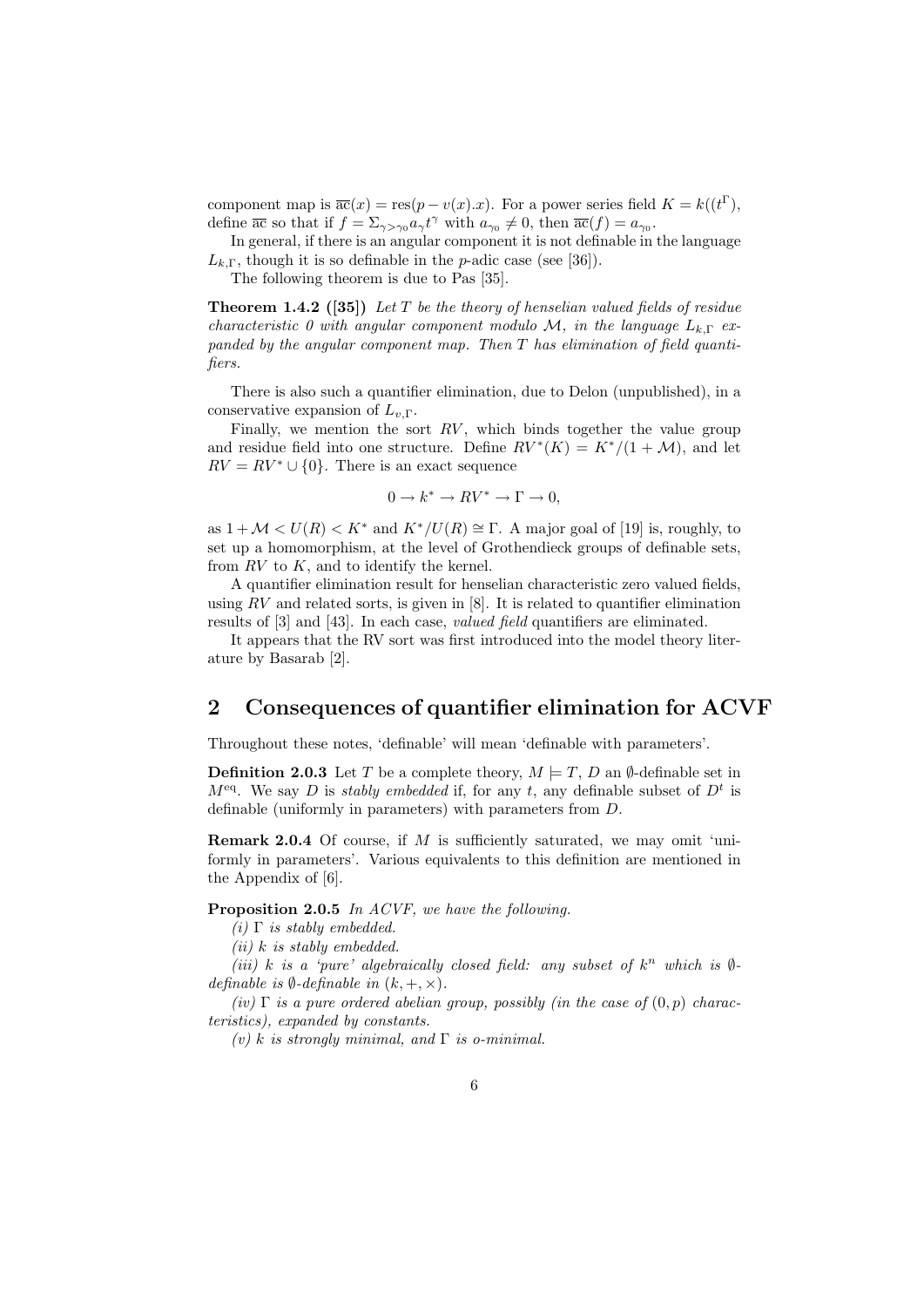*Proof.* The assertions about Γ follow from QE in  $L_{\Gamma}$ , and those about the residue field follow from QE in  $L_{k,\Gamma}$ .

**Definition 2.0.6** In any valued field  $(K, v, \Gamma)$ , an open ball is a non-empty set  $B_{\geq \gamma}(a) = \{x \in K : v(x - a) > \gamma\}.$  A closed ball is a set  $B_{\geq \gamma}(a) := \{x \in K : v(x - a) > \gamma\}.$  $v(x - a) \ge \gamma$ . Here,  $a \in K$ , and  $\gamma \in \Gamma \cup \{\infty\}$  (so a singleton of K is a closed ball).

Observe (Exercise) that if  $B_1, B_2$  are balls, then either they are disjoint, or one contains the other. We shall sometimes view balls as subsets of K (in which case, the meaning changes under taking elementary extensions) and sometimes as elements of  $K<sup>eq</sup>$ : indeed, note that the collection of all closed balls is identifiable with a sort of  $K^{\text{eq}}$ , as is the collection of all open balls

We write  $B_{\gamma}(a)$  if we do not wish to specify whether the ball is open or closed. Observe that  $B_{\gamma}(0)$  is an R-submodule of K. Its cosets in K all have form  $B_{\gamma}(a)$ .

There is a topology T on K, with  $\mathcal{T}_{\geq} := \{ B_{\geq \gamma}(a) : a \in K, \gamma \in \Gamma \}$  as a basis of open sets. In fact,  $\mathcal{T}_{>} := \{B_{>\gamma}(a) : a \in K, \gamma \in \Gamma\}$  is also a basis of open sets of the same topology. If Γ is discretely ordered, this is clear, since in this case an open ball  $B_{>\gamma}(a)$  is also a closed ball. If  $\Gamma$  is densely ordered, we have  $B_{>\gamma}(a) = \bigcup_{\delta > \gamma} B_{\geq \delta}(a)$ , so  $\mathcal{T}_{>}\supseteq \mathcal{T}_{\geq}$ , and  $B_{\geq \gamma}(a) = \bigcup_{x \in B_{\geq \gamma}(a)} B_{>\gamma}(x)$ , so  $\mathcal{T}_{\geq 0} \supseteq \mathcal{T}_{\geq 0}$ . In fact, both kinds of (non-singleton) balls are clopen in this topology: for example,  $B := B_{\geq \gamma}(a) = K \setminus \bigcup_{\delta \in \Gamma, x \notin B} B_{> \delta}(x)$ .

The field operations preserve this topology: that is,  $K$  is a topological field. The fields  $\mathbb{Q}_p$  and  $\mathbb{F}_p((t))$  are *locally compact* in this topology: their valuation rings (respectively,  $\mathbb{Z}_p$  and  $\mathbb{F}_p[[t]]$ ) are compact. The corresponding topology on a model of ACVF is never locally compact.

Quantifier-elimination gives the following convenient description of one-variable definable sets.

**Proposition 2.0.7** Let  $(K, v, \Gamma) \models ACVF$ . Then any definable subset of K is a finite boolean combination of balls.

Proof. It suffices to show that any atomic formula defines a finite boolean combination of balls. One must consider formulas  $v(\Sigma(a_i x^i) = v(\Sigma b_i x^i)$  or  $v(\Sigma(a_i x^i) = v(\Sigma b_i x^i)$  where  $a_i, b_i \in K$ . Since K is algebraically closed, polynomials factorise completely, so these formulas reduce to the form  $\Sigma v(x-\alpha_i)+\gamma=$  $\Sigma v(x - \beta_i)$ , or  $\Sigma v(x - \alpha_i) + \gamma < \Sigma v(x - \beta_i)$ , respectively. We leave it as an exercise to show that any such set defines a finite union of 'Swiss cheeses' (see Holly  $[17]$ , and hence that in fact any definable subsets of K is a finite union of Swiss cheeses; a Swiss cheese is essentially a ball with finitely many sub-balls removed. In fact, Holly shows that there is a canonical such expression.

Notation. In these notes, a will denote a tuple, possibly of length greater than one. We tend to write AB for  $A \cup B$ , Ab for  $A \cup \{b_1, \ldots, b_n\}$  where  $b = (b_1, \ldots, b_n)$ . We write  $dcl_{\Gamma}(A)$  for  $dcl(A) \cap \Gamma$  (and likewise for acl). If  $tp(a/C) = tp(a'/C)$ , we write  $a \equiv_C a'$ .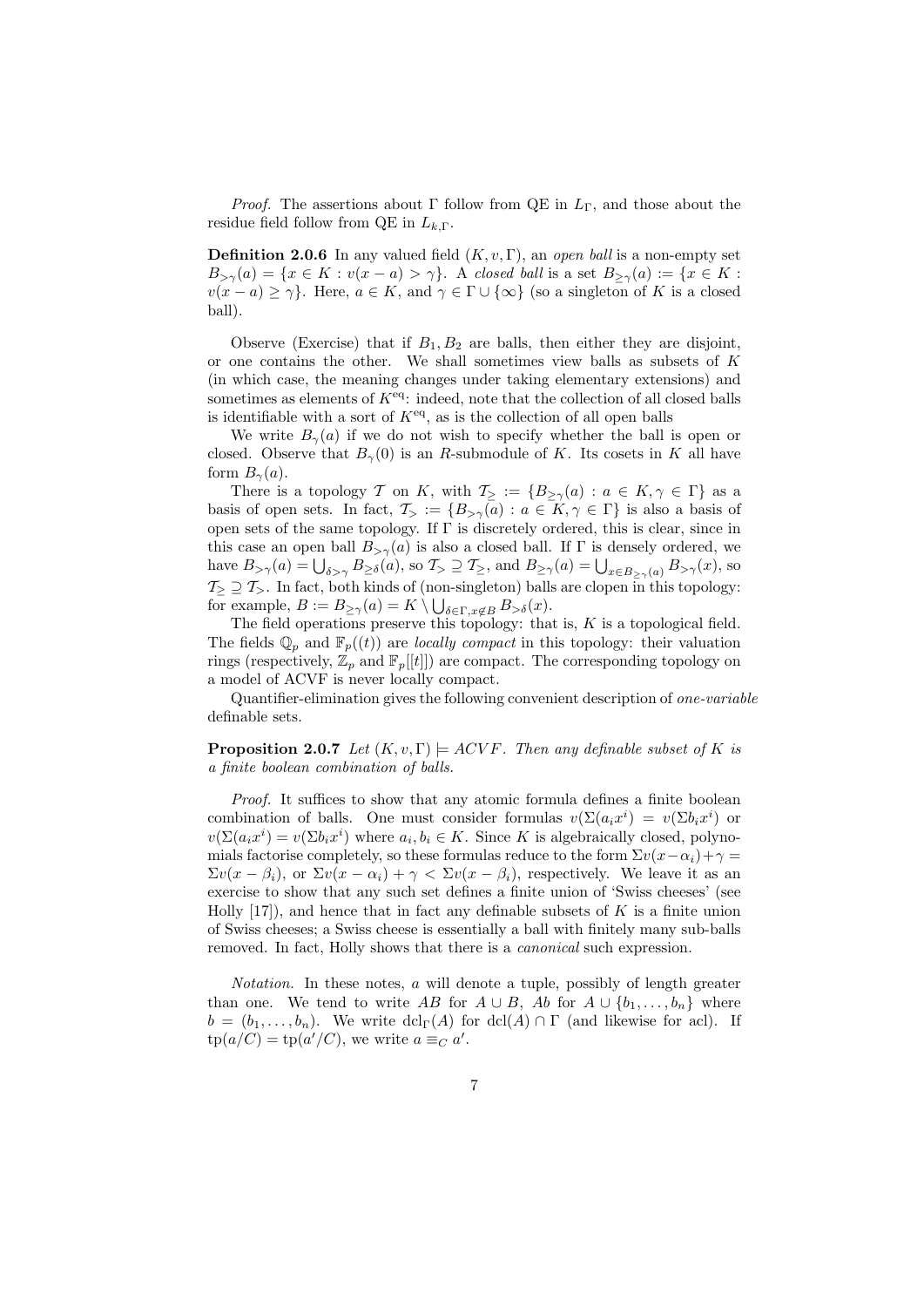#### 2.1 Notions of Minimality

Recall that a complete theory  $T$  is strongly minimal if every definable subset of every  $M \models T$  is finite or cofinite; that is, it is quantifier-free definable in the language just with equality. And a theory  $T$  of totally ordered structures is *o-minimal* if every definable subset of  $M$  is a finite union of singletons and open intervals (with endpoints in  $M \cup {\pm \infty}$ ), that is, every such set is definable quantifier-free just from the order relation. (In fact, because of very nice definable connectedness properties of o-minimal structures, one only needs to assume this for one model of  $T$ , but this is very special for o-minimality.)

This suggests a framework for other minimality definitions. Suppose  $L \subset L^+$ are languages, and T is a complete  $L^+$ -theory. We say T is L-minimal if, for every  $M \models T$ , every definable subset of M (i.e. a one variable definable set) is definable by a quantifier-free L-formula. Such definitions have potential provided (i) there is a reasonably rich supply of examples, and (ii) some theory can be developed, as in the o-minimal and strongly minimal cases.

Some initial observations on such notions are made in [32]. Cluckers and Loeser [8] have developed a notion of *b-minimality* intended as a similar and rather flexible framework. Cluckers will discuss this at this meeting.

Proposition 2.0.7 suggests such a notion of minimality appropriate for ACVF. The intuition is that, like disjoint subsets of a pure set, or disjoint intervals in a totally ordered set, at the combinatorial level there is very little interaction between disjoint balls in a valued field; indeed, given any two balls, either they are disjoint or one contains the other, and this suggests that valued fields have a treelike structure in which the balls determine the combinatorics. This leads to various notions of C-minimal theory appropriate for algebraically closed valued fields. The idea is that a complete theory of valued fields (possibly with extra structure) should be C-minimal if, for every  $M \models T$ , every 1-variable definable subset of the field sort of M is a boolean combination of balls.

A version of C-minimality was introduced in [32] and developed in [12]. We give below the slightly less general definition, from [19].

**Definition 2.1.1** ([19]) Let L be a language with two sorts VF and  $\Gamma_{\infty}$ . Assume that the sort  $\Gamma$  has a constant symbol  $\infty$  and a binary relation symbol  $\lt$ , and there is a function symbol val :  $VF^2$  → Γ<sub>∞</sub>. Informally, write Γ for  $\Gamma_{\infty} \setminus \{\infty\}$ . Let the theory  $T_{um}$  state

(i)  $\Gamma_{\infty}$  is a dense linear ordering with no least element, and with a greatest element ∞;

(ii) val $(x, y) = \infty \Leftrightarrow x = y$ .

(iii) for each  $\alpha \in \Gamma_{\infty}$ , the relation val $(x, y) \ge \alpha$  is an equivalence relation. whose classes are called *closed*  $\alpha$ -balls, and, for  $\alpha \in \Gamma$ , val $(x, y) > \alpha$  is also an equivalence relation, with classes called *open*  $\alpha$ -balls.

(iv) If  $\alpha \in \Gamma$  then every closed  $\alpha$ -ball is a union of infinitely many open  $\alpha$ -balls.

A complete theory  $T^+$  over a language  $L^+ \supseteq L$  is called C-minimal if, for every  $M \models T^+$ , every definable subset of the VF sort of M is a finite boolean combination of balls.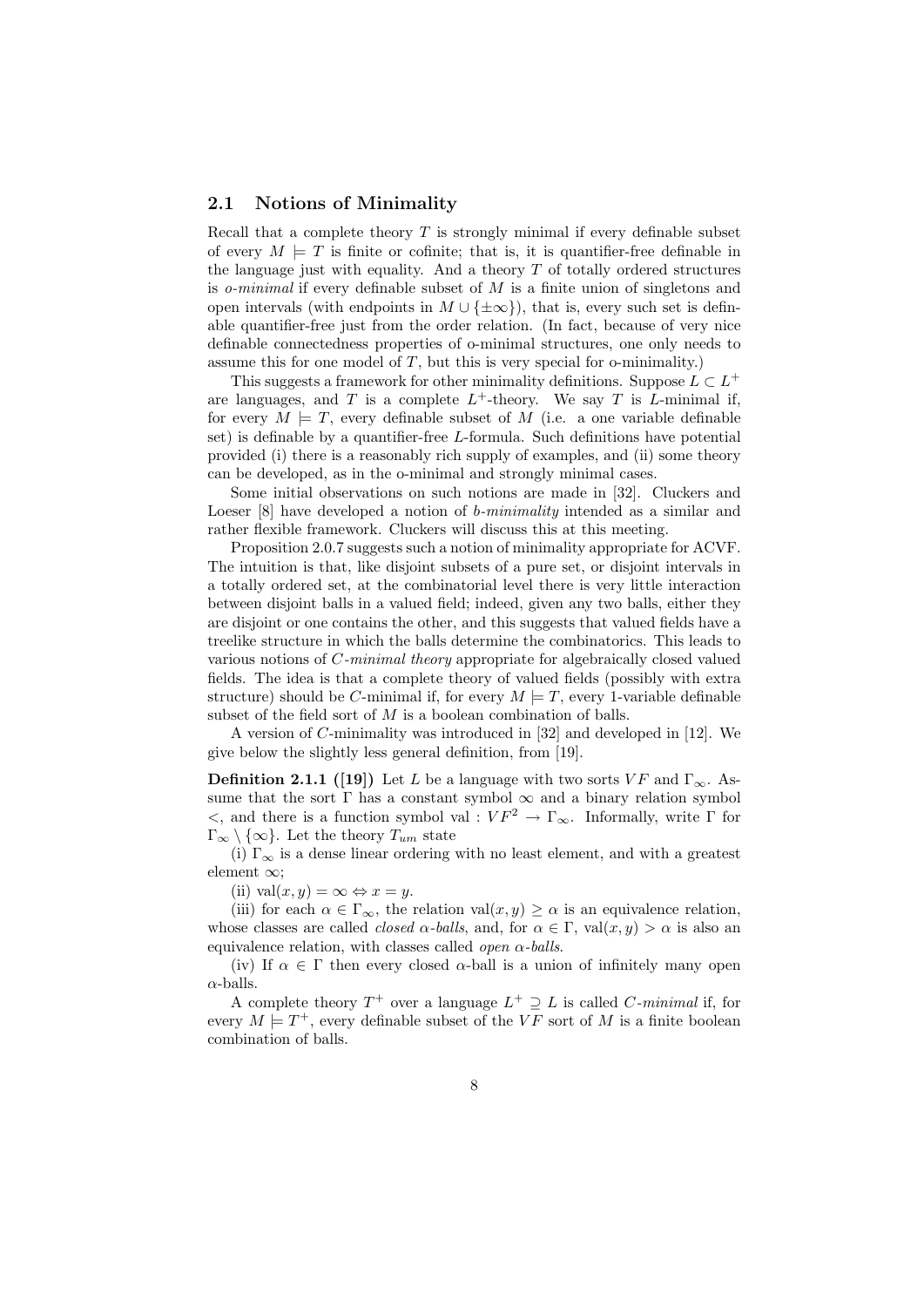The idea here is that  $T_{um}$  is a theory of *ultrametric spaces*; see Poizat [37] for another presentation of such a theory. In the intended interpretation, Cminimal expansions of ACVF,  $VF$  is the field sort and  $val(x, y) = v(x - y)$ .

Under the slightly broader definition from [32] and [12], the base language L has a single ternary relation  $C$ . The idea is that  $C$  should be the natural ternary relation on the set of maximal chains in a tree; here 'tree' is used in the sense of partial orders – any two elements have a common lower bound, and the set of lower bounds of an element is linearly ordered. So  $C(x, y, z)$  holds if and only if  $y \cap x \subset y \cap z$ , where we view x, y, z as sets of nodes of the tree. One can write down finitely many axioms about a structure  $(M, C)$  which guarantee that there is an interpretable tree, and that the underlying structure consists of a dense set of maximal chains in this tree, with C interpreted naturally. Under this definition, there is no ultrametric structure, as there is no notion of two nodes of the tree having the same level. But there is a reasonable theory of Cminimality in this sense: a local monotonicity theorem for definable functions, and a very rudimentary cell decomposition theorem. There are notions of Cgroup and C-field, where we assume compatibility of the operations with the C-relation. Simonetta (e.g. [45]) has developed a theory of C-minimal groups, and is is shown in [12] that every C-minimal field is an algebraically closed valued field. Fares Maalouf [30] has made considerable progress towards a C-minimal Zilber Trichotomy Theorem, under an assumption that algebraic closure has the exchange property.

We summarise below results on ACVF and C-minimality; they hold both under the broader notion from [12], and that of Hrushovski and Kazhdan [19].

#### **Theorem 2.1.2** (i) [32]  $ACVF$  is  $C\text{-minimal}$ .

(ii) [12] Every C-minimal valued field is algebraically closed.

(iii) [28] The 'rigid analytic' expansions of ACVF introduced by Lipshitz [27] and investigated by Lipshitz and Robinson are C-minimal.

We do not give details of the rigid analytic expansions. However, suppose that  $K = \mathbb{C}_p$  (or another complete algebraically closed valued field with archimedean value group) and  $f = \sum a_{\nu} T^{\nu}$  is a power series over the valuation ring R of  $\mathbb{C}_p$ , where  $\nu = (\nu_1, \ldots, \nu_n)$  is a multi-index, and assume  $v(a_\nu) \to \infty$  as  $|\nu_1 + \ldots + \nu_n| \to \infty$ . Then f defines a function  $R^n \to R$ , and we may view this as a function  $K^n \to R$  taking value zero on  $K^n \setminus R^n$ . Thus, we may expand K by function symbols for all such f (over all n). The results of [28] ensure that such an expansion is C-minimal; in fact, these results apply to a slightly richer, but more complicated, language.

There are other similar notions of minimality. First, in [13] there is a definition of P-minimal valued field. It is shown in [11] that the expansion of  $\mathbb{Q}_p$  by restricted analytic functions, in the sense of [9] is P-minimal.

Second, we mention the theory RCVF. Let  $R$  be a non-archimedean real closed field (e.g. a non-principal ultrapower of  $\mathbb{R}$ ), and let V be the ring of finite elements, that is  $V := \{x \in R : |x| \leq n \text{ for some } n \in \mathbb{N}\}\.$  Then V is a local ring with as the unique maximal ideal the set of infinitesimals, namely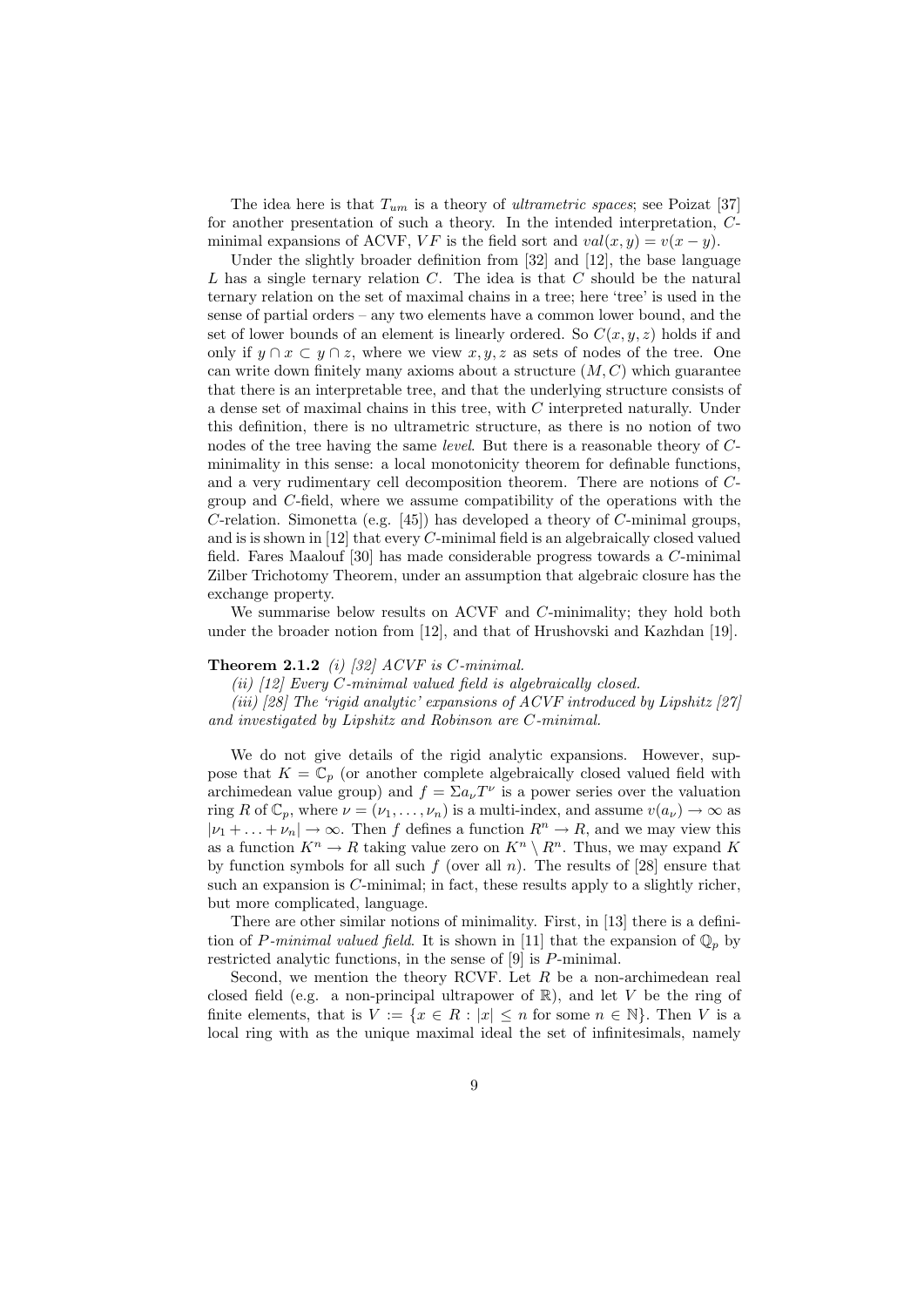$\mathcal{M} := \{x \in V : |x| < \frac{1}{n} \text{ for all } n \in \mathbb{N}^{>0}\}.$  Put  $\Gamma := R^*/U$ , where  $R^*$  is the multiplicative group of  $R$  and U is the group of units of V. Then  $\Gamma$  inherits a total order, and if  $v : R \to \Gamma \cup {\infty}$  is the natural map, then  $(R, v, \Gamma)$  is a valued field. The subring  $V$  is convex in  $R$ , and the theory of real closed fields expanded by a predicate for a proper non-trivial convex subring, such as  $V$ , is complete; it has a quantifier elimination in a language with a binary relation symbol for  $v(x) \le v(y)$  [7]. The theory is *weakly o-minimal*, in the sense of [10], namely that in any model any definable subset of the field id a finite union of convex sets. Some initial model theory in this setting is developed in [31]. It follows from  $[1]$  that if M is an o-minimal expansion of a non-archimedean real closed field, and  $V$  is a predicate for a proper non-trivial convex subring, then  $(M, V)$  is weakly o-minimal.

Finally, recall that a complete theory  $T$  has the *independence property* if for some  $m, n$  there is a formula  $\phi(x, y)$ , where  $l(x) = m$  and  $l(y) = n$ , and some  $M \models T$  containing  $\{a_i : i \in \omega\} \subset M^m$ , such that for any  $S \subseteq \omega$  there is  $b_S \in M^n$  with  $M \models \phi(a_i, b_S)$  if and only if  $i \in S$ . A complete theory without the independence property is called an NIP theory. By a theorem of Shelah [44, Theorem 4.11], if  $T$  has the independence property then there is a formula  $\phi(x, y)$  as above, but with  $m = 1$ , witnessing it.

**Proposition 2.1.3** If T is strongly minimal, o-minimal or more generally weakly o-minimal, P-minimal or C-minimal, then T is NIP.

*Proof.* Exercise. It suffices to consider formulas  $\phi(x, y)$  with  $l(x) = 1$ , and the description of one-variable definable sets in the definition of minimality then suffices.

See also [37] for more on the independence property.

# 3 Imaginaries in ACVF

**Definition 3.0.4** A complete theory T has *elimination of imaginaries* (EI) if for all  $M \models T, n > 0$  and  $\emptyset$ -definable equivalence relations E on  $M^n$ , there is  $m > 0$  and an Ø-definable function  $f_E : M^n \to M^m$  such that for all  $x, y \in M^n$ ,  $E(x, y) \Leftrightarrow f(x) = f(y).$ 

By an imaginary we mean an equivalence class of some ∅-definable equivalecne relation.

The idea here is the following. Suppose  $R \subset M^n \times M^t$  is a Ø-definable relation, and for  $a \in M^n$  let  $R_a := \{y \in M^t : M \models R(a, y)\}.$  Thus,  $R_a \subset M^t$ , so R may be viewed as a *definable family* of definable subsets of  $M^t$ , with x a parameter for  $R_x$ . Write  $E_Rxy$  if and only if  $R_x = R_y$ . Thus, the imaginary  $x/E_R$  codes the definable set  $R_x$ , and we write  $x/E_R = \lceil R_x \rceil$ . The code is unique up to interdefinability over  $\emptyset$ . Given EI, there is  $m > 0$  and an  $\emptyset$ definable  $f: M^n \to M^m$  such that  $f(x) = f(y)$  if and only if  $R_x = R_y$ . Put  $Z = Im(f)$ . We may now replace the relation R by  $R' \subset Z \times M^t$ , with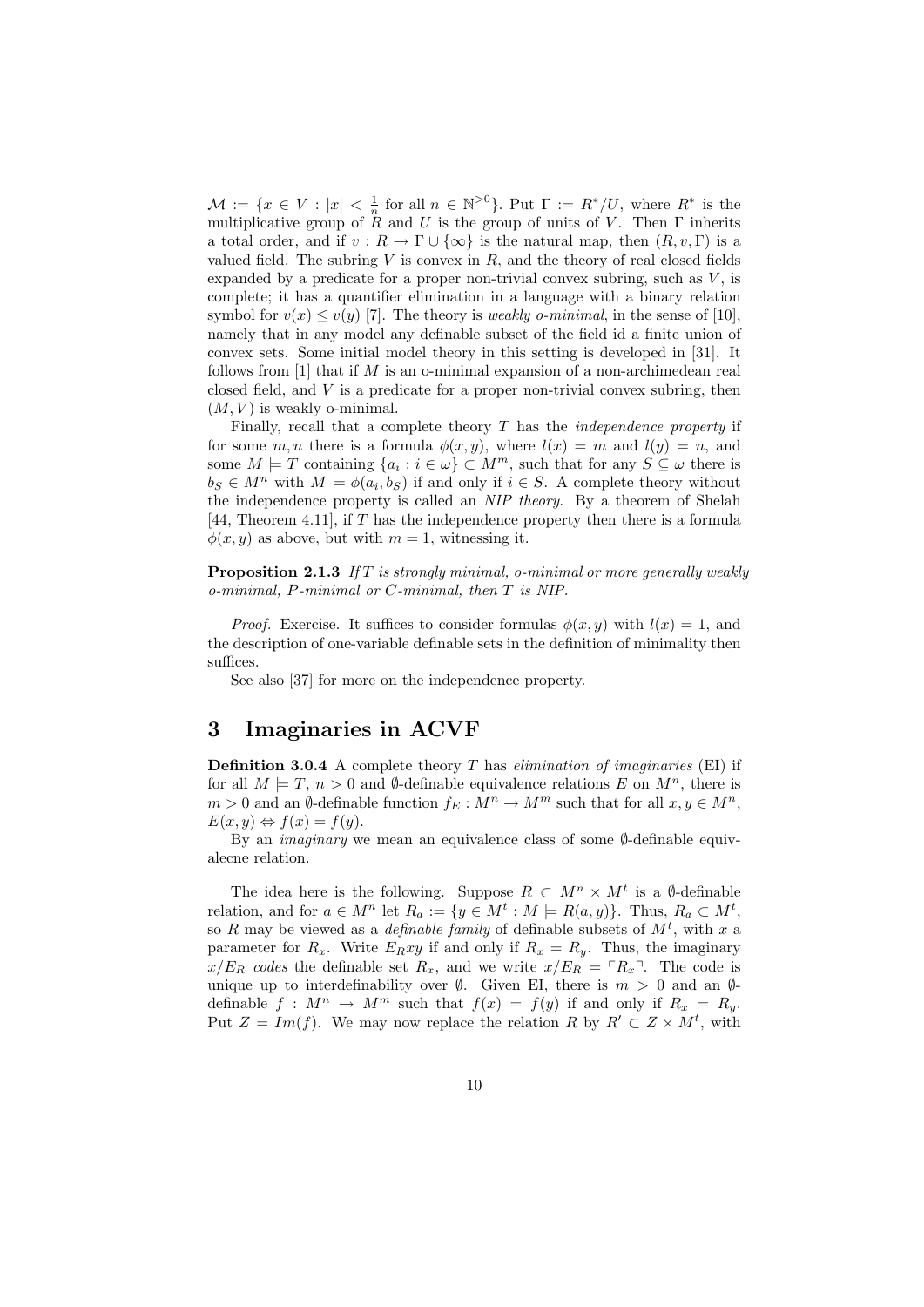$R(x, y) \Leftrightarrow R'(f(x), y)$ . Then R and R' define the same family of sets, but with respect to  $R'$  each set in the family has a unique parameter.

Elimination of imaginaries was introduced by Poizat [38]. It is a key property in stability theory, and in the fine structural analysis of theories. It is always possible to ensure elimination of imaginaries by working in  $M<sup>eq</sup>$ , and this is the usual convention in stability theory. However, in the process we lose control of definability. One therefore typically aims to prove elimination of imaginaries in M, or by adding to M very specific, well-understood, sorts from  $M<sup>eq</sup>$ .

It is easily seen that if T is a complete theory, and  $\mathcal U$  is a sufficiently saturated model of  $T$ , then  $T$  has elimination of imaginaries if and only if, for each imaginary  $e \in \mathcal{U}^{\text{eq}}, e \in \text{dcl}(\text{dcl}(e) \cap \mathcal{U})$ . This suggests a natural weakening: the theory  $T$  has weak elimination of imaginaries (weak EI) if for any sufficiently saturated  $\mathcal{U} \models T$  and imaginary e of  $\mathcal{U}$ ,  $e \in \text{dcl}(\text{acl}(e) \cap \mathcal{U})$ .

Example 3.0.5 1. The theory of an infinite pure set does not have elimination of imaginaries, since it is not possible to code a finite set of size bigger than one by a tuple: for example we cannot code the equivalence relation  $\{x_1, x_2\}$  ${y_1, y_2}$ . This theory does have weak EI. Similar assertions hold for vector spaces, in the language of modules.

2. For a real closed field  $R$  (or for any o-minimal structure which expands an ordered field) one can prove elimination of imaginaries by showing that for any Ø-definable equivalence relation E on  $\mathbb{R}^n$ , there is an Ø-definable function  $f: \mathbb{R}^n \to \mathbb{R}^n$  which picks a representative of each E-class. This holds because any definable set in 1-variable can be defined with canonical choice of parameters (e.g. the endpoints of an interval), and because there are definable Skolem functions; for the latter the main point is that with the additive group structure we may canonically choose the midpoint of a bounded interval.

3. The theory of algebraically closed fields has elimination of imaginaries. As a first observation, we can code the finite set  $\{a_1, \ldots, a_n\}$  by the coefficients of the polynomial  $\Pi_{i=1}^n(X - a_i)$  (a construction not available in (1) above). A slight extension of this codes finite sets of tuples. There are then two alternative approaches: an algebraic method, which rests on quantifier elimination and the fact that any affine variety has a unique smallest field of definition. And a purely model-theoretic argument of Pillay (see Section 3.2 of [33]) which suffices for weak elimination of imaginaries in any strongly minimal set.

4. Recall the theory ACFA of algebraically closed fields with a generic automorphism, investigated in [6]. It is shown in [6] that the completions of ACFA have EI. The proof uses the Independence Theorem for simple theories.

For an extensive review of a number of variants on elimination of imaginaries, see [5].

Remark 3.0.6 The theory ACVF does not have elimination of imaginaries to the sort K. Indeed, k and  $\Gamma$  are *quotients* of K, and easy dimension arguments show they cannot be coded. (Exercise). Furthermore, even parsed in the language  $L_{k,\Gamma}$  with three sorts  $K, k, \Gamma$ , ACVF does not have EI – see [16].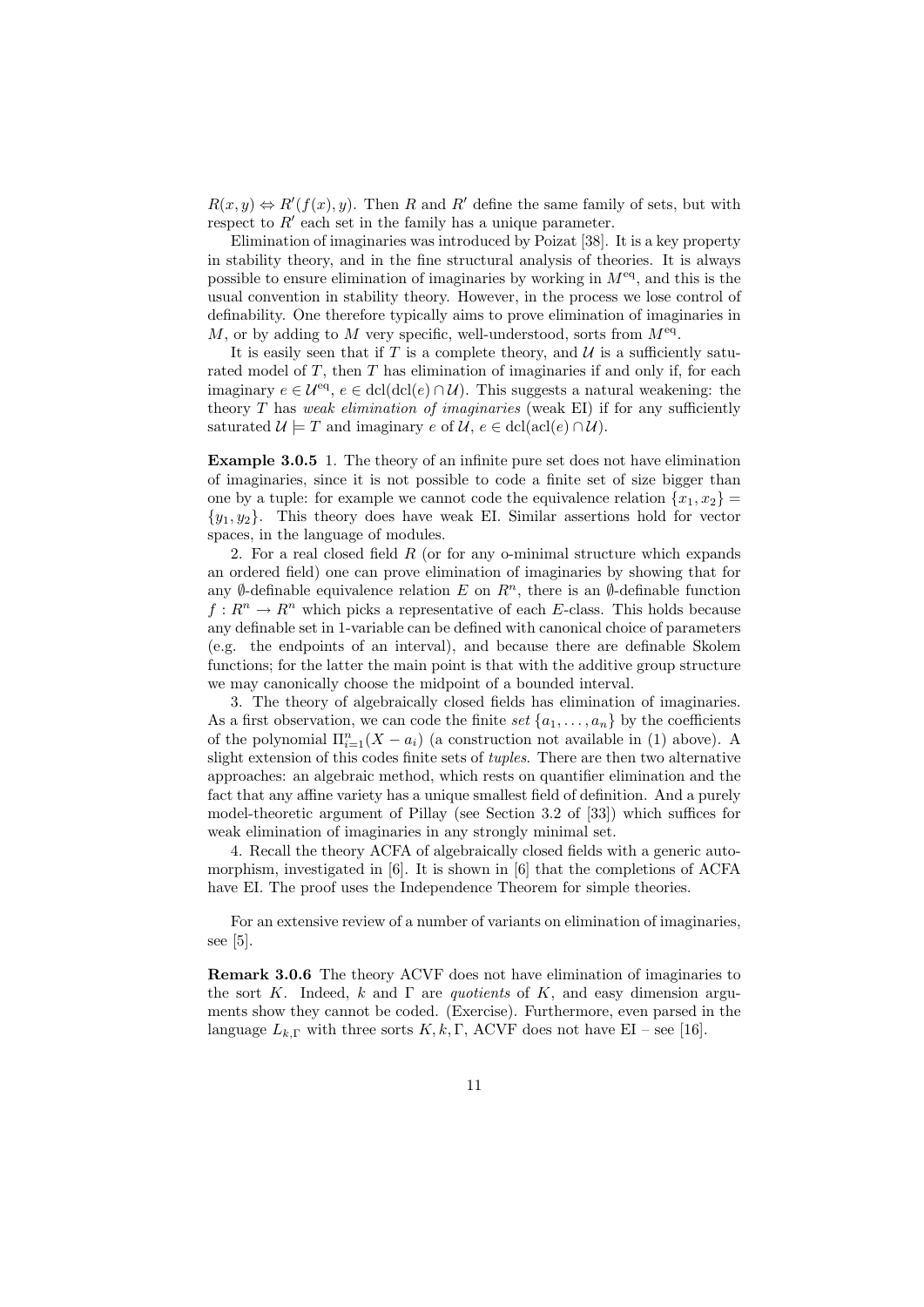The main theorem of [14] is that once one adds certain specific sorts (coset spaces) from  $K<sup>eq</sup>$  to ACVF, EI holds. The sorts are described in this section. The following section contains a very rough account of the proof.

By an *n*-lattice I shall mean a free rank n R-submodule of  $K<sup>n</sup>$ . It will have the form  $Rv_1 \oplus \ldots \oplus Rv_n$ , where  $v_1, \ldots, v_n \in K$  are linearly independent over R; and any such tuple  $(v_1, \ldots, v_n)$ , that is, any ordered R-basis of  $K^n$ , determines an *n*-lattice. The group  $GL_n(K)$  is transitive on the set of such ordered bases, so acts transitively on the set of n-lattices. One such lattice is  $R^n$ , determined by the standard ordered basis  $(e_1, \ldots, e_n)$ . The stabiliser of  $R^n$  is just  $GL_n(R)$  (Exercise), the group of  $n \times n$  matrices over R which are invertible over  $R$ . Thus, the space of *n*-lattices is naturally in bijection with the coset space  $GL_n(K)/ GL_n(R)$ . We may view this space as a quotient, by an  $\emptyset$ -definable equivalence relation  $E_{S_n}$ , of an  $\emptyset$ -definable subset X of  ${K^n}^2$ ; here X is the set of ordered bases of  $K<sup>n</sup>$ , and  $E<sub>S<sub>n</sub></sub>$  is the equivalence relation 'generates the same *n*-lattice'. This space is a sort of  $K^{eq}$ , and will be denoted by  $S_n$ . Thus, each  $s \in S_n$  is a *code* for an *n*-lattice.

Observe that  $S_1$  is naturally in bijection with Γ: indeed,  $GL_1(K)/ GL_1(R)$  =  $K^*/U \cong \Gamma$ , where U is the group of units of R. Thus,  $S_1$  has a natural group structure, but this is not the case for  $S_n$  with  $n > 1$ .

An arbitrary (infinite) closed ball  $B$  not containing  $0$  is coded by an element of  $S_2$ . Indeed,  $\{1\} \times B \subset K^2$  generates an R-module L. One finds (Exercise)

(i)  $B = L \cap (\{1\} \times K)$ , and

(ii)  $L$  is a 2-lattice.

The space  $S_n$  can also be viewed as a space of codes for the sort  $B_n(K)/B_n(R)$ , where  $B_n(K)$  is the group of upper-trianguar matrices in  $GL_n(K)$ ; this is because every *n*-lattice in  $K<sup>n</sup>$  has a 'triangular' basis. This presentation of  $S<sub>n</sub>$  is heavuly used in [14] and [15].

Suppose L is an n-lattice, and let  $ML := \{ax : x \in L, a \in M\}$ . Then  $ML$ is an R-submodule of L, and the quotient,  $\text{red}(L) := L/\mathcal{M}L$ , has the structure of an *n*-dimensional vector space over  $R/M = k$ .

If L is a 1-lattice, then there are  $a, \gamma$  such that L has the form  $\gamma R := aR$ where  $a \in K$  with  $v(a) = \gamma \in \Gamma$ . Now,

$$
\mathrm{red}(L) = \gamma R/\gamma \mathcal{M} = \{ \gamma \mathcal{M} + a : v(a) = \gamma \} = \{ B_{>\gamma}(a) : v(a) = \gamma \}.
$$

Then  $\text{red}(L)$  is just a torsor (a one-dimensional affine space) for the residue field  $k$ , so is strongly minimal.

The set  $\bigcup_{\substack{r \ L \supset \in S_n}} \text{red}(L)$  is a uniformly definable family of subsets of  $K^n$ . Define  $T_n$  to be the set of codes for this family. We may view  $T_n$  as a quotient, by an equivalence relation  $E_{T_n}$ , of the set

$$
X_n = \{(x, y_1, \ldots, y_n) \in K^{n(n+1)} : y_1, \ldots, y_n \text{ linearly independent}, x \in Ry_1 + \ldots + Ry_n\}.
$$

Here,  $(x, y_1, \ldots, y_n) E_{T_n}(x', y'_1, \ldots, y'_n)$  if and only if  $R y_1 + \ldots + R y_n = R y'_1 +$  $\ldots + Ry_n' = L$ , say, and  $x + ML = x' + ML$ . There is an Ø-definable surjection  $\pi_n: T_n \to S_n$ , where  $\pi_n(x, y_1, \ldots, y_n)/E_{T_n} \mapsto (y_1, \ldots, y_n)/E_{S_n}$ .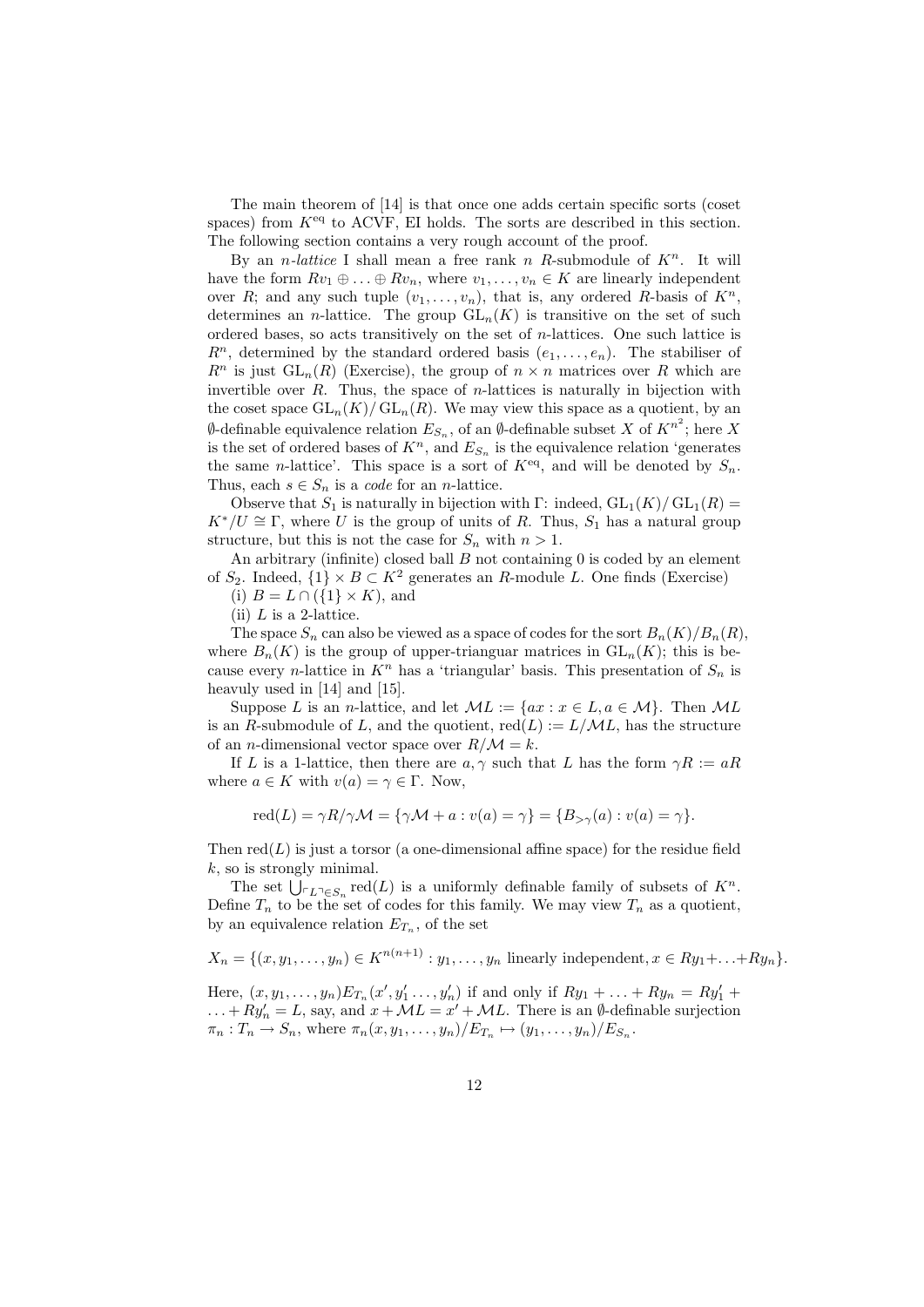We have

$$
T_1 = \{ \ulcorner B_{> v(a)}(a) \urcorner : a \in K^* \} = \{ a(1 + \mathcal{M}) : a \in K^* \} = K^* / (1 + \mathcal{M}) = RV.
$$

In particular, as for  $S_1$ , there is an  $\emptyset$ -definable group structure on  $T_1$ .

For  $m = 1, \ldots, n$  let  $B_{n,m}(k)$  be the set of elements of  $B_n(k)$  whose  $m^{th}$ column has a 1 in the  $m^{th}$  entry and other entries 0, and let  $B_{n,m}(R)$  be the set of matrices in  $B_n(R)$  which reduce modulo M to a member of  $B_{n,m}(k)$ . Also put  $B_{n,0}(R) = B_n(R)$ . Then each  $B_{n,m}(R)$  is a group, and we may identify  $T_n$ with the union of coset spaces  $\bigcup_{m=0}^n B_n(K)/B_{n,m}(R)$ .

The language  $L_{\mathcal{G}}$  is a multisorted language with sorts  $K, k, \Gamma, S_n, T_n$  (for  $n \geq 1$ , and we refer to these as the sorts G (for *geometric* sorts). Formally, k and Γ are redundant, as Γ is identifiable with  $S_1$  and k with red(R)  $\subset T_1$ , but they are included for convenience. We do not specify the symbols of the language, but the  $\emptyset$ -definable sets are exactly the  $\emptyset$ -interpretable sets of an algebraically closed valued field. An appropriate QE result with these sorts is given in [14, Theorem 3.1.2]. We view ACVF as a theory in  $L_{\mathcal{G}}$ , and  $\mathcal{U}$  as a sufficently saturated model in this language.

#### **Theorem 3.0.7** ([14]) ACVF has elimination of imaginaries in  $L_G$ .

It is shown in Section 3.5 that to obtain elimination of imaginaries for ACVF, one needs this level of complexity of sorts; at any rate, no finite subcollection of these sorts suffices for EI.

Analogous results are known for certain other valued fields: EI is proved for RCVF to the same sorts by Mellor in [34]. For  $\mathbb{Q}_p$ , EI holds in the sorts  $K, S_n$ , by a result of Hrushovski and Martin [20]. In the proof, a model of  $\text{Th}(\mathbb{Q}_p)$  is embedded in an algebraically closed valued field, and the proof uses both EI for ACVF, and aspects of its proof.

This last result has a beautiful application. If G is a finitely generated nilpotent group, let  $R_n(G)$  be the set of irreducible complex *n*-dimensional characters of G. There is a natural equivalence relation  $\sim$  on  $R_n(G)$ : put  $\sigma_1 \sim \sigma_2$  if there is a linear character  $\chi$  of G with  $\sigma_1 = \chi \sigma_2$ . It was shown by Lubotzky and Magid [29] that  $a_n(G) = |R_n(G)| \sim |$  is always finite. Using EI for  $\mathbb{Q}_p$ , together with results of Denef on p-adic integrals, Hrushovski and Martin prove the following.

Theorem 3.0.8 Let G be a finitely generated nilpotent group Then, for any prime p, the zeta function  $\sum_{n=0}^{\infty} a_{p^n} t^n$  is a rational function.

The paper  $[20]$  also uses *p*-adic EI to reprove other rationality results (of Grunewald, Segal, Smith, du Sautoy) for zeta functions in groups.

Problem. Prove EI, to the sorts  $K, S_n, T_n$ , for the rigid analytic expansions of ACVF studied by Lipshitz and Robinson.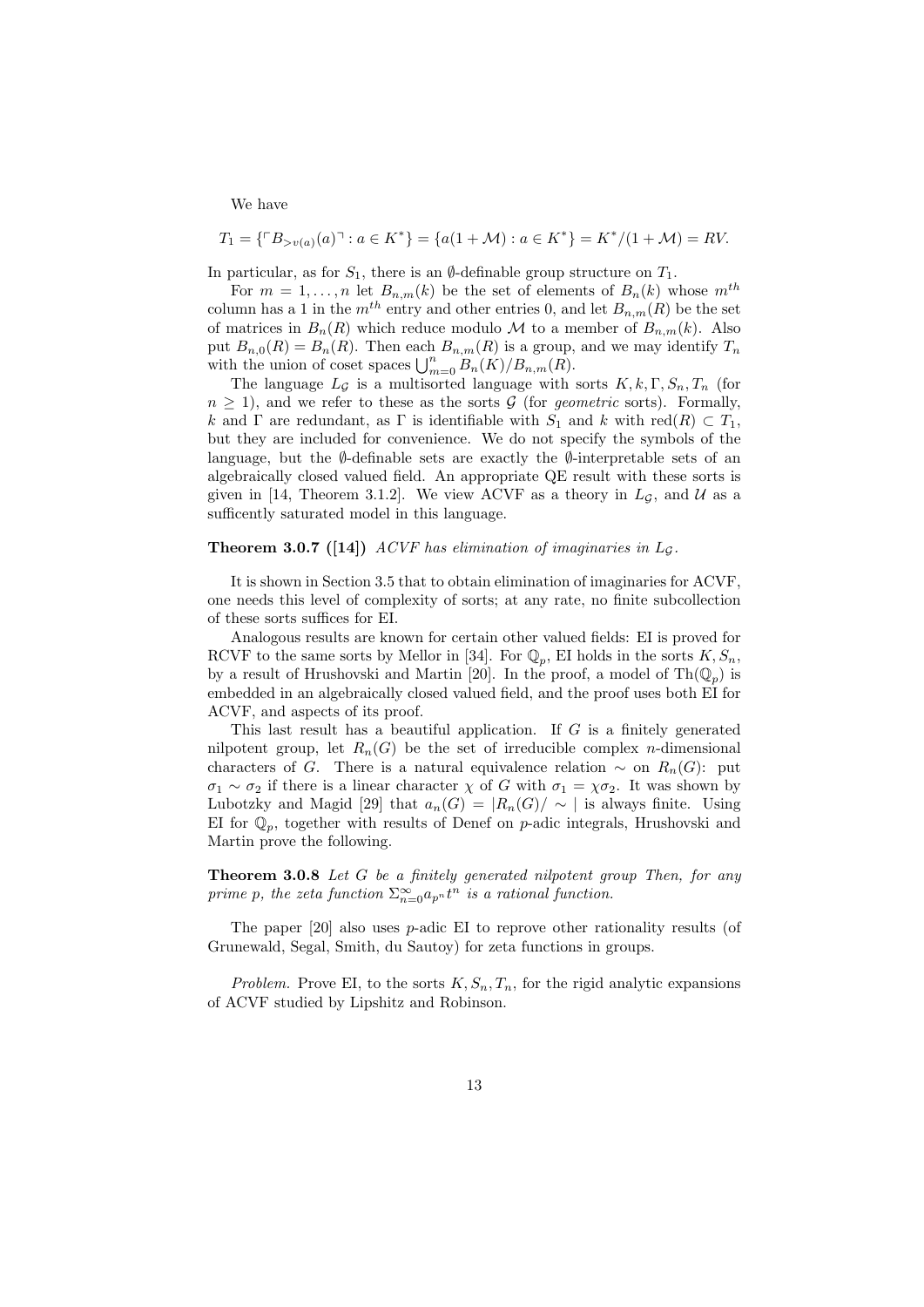# 4 Proof of Elimination of Imaginaries

The key problems with EI in ACVF are:

(i) there is no really good independence theory, beyond that furnished by algebraic closure (which is just field-theoretic algebraic closure, as in ACF);

(i) balls do not have canonical parameters – every element of a ball is a centre of it; likewise a lattice L has no canonical basis.

The proof has several key ingredients, and some of these are relevant also to Sections 5 and 6 below. Below,  $U$  denotes a large sufficiently saturated model of ACVF. Sets  $A, B, C$ , and models  $M$ , are always assumed to be small relative to the degree of saturation of  $\mathcal{U}$ , and to live in  $\mathcal{U}$ .

### 4.1 The stable part of ACVF

Let C be any parameter set. Define  $VS_{k,C}$  to be the multi-sorted structure with a sort red(s) for each C-definable *n*-lattice with code  $s \in S_n$ . Thus, red(s) is an n-dimensional vector space over k. Note that R is a 1-lattice, and so red $(R) = k$ is a sort of  $VS_{k,C}$ . We suppose that  $VS_{k,C}$  has, as its  $\emptyset$ -definable relations, just the C-definable relations on products of powers of the sorts.

Recall that if T is a complete theory, and  $D_1, D_2$  are definable sets in a sufficiently saturated model of  $T<sup>eq</sup>$ , then  $D_2$  is  $D_1$ -internal if there is finite F such that  $D_2 \subset \text{dcl}(D_1 \cup F)$ . Now for each  $s \in S_n$ , red(s) is k-internal: choose as F a basis of red(s). It follows easily that  $VS_{k,C}$  is stable, and any finite union of its sorts has finite Morley rank. Each of the sorts is stably embedded.

Following Shelah, in any model  $M$  of a complete theory  $T$ , we say that a C-definable set  $D$  is *stable* if it is stably embedded, and is stable as a structure equipped by the  $C$ -definable relations on  $D$  (in the sense of the ambient theory T). It turns out that the following (and other) conditions are equivalent.

 $(i)$  D is stable.

(ii) For any formula  $\phi(x_1, \ldots, x_n, y)$  which implies  $\bigwedge_{i=1}^n D(x_i)$ , if  $\phi$  is parsed as  $\phi(x_1, \ldots, x_n, y)$ , then  $\phi$  is a stable formula.

(iii) If  $\lambda > |T| + |C|$  with  $\lambda = \lambda^{\aleph_0}$  and  $B \supseteq C$  with  $|B| = \lambda$ , then there are at most  $\lambda$  1-types over B realised in D.

**Theorem 4.1.1** (ACVF) Let D be a C-definable subset of  $K^{eq}$ . Then the following are equivalent.

 $(i)$  D is stable.

 $(ii)$  D is k-internal.

(iii)  $D \subset \text{dcl}(C \cup VS_{k.C}).$ 

**Theorem 4.1.2**  $VS_{k,C}$  has elimination of imaginaries.

Sketch Proof. The family of vector spaces in  $VS_{k,C}$  is closed (up to canonical isomorphisms) under duals and tensor and exterior products.

It is easy to reduce to coding definable subsets of a single vector space  $V =$ red(s). Via the identification  $V \leftrightarrow k^n$  (over a basis) there is a notion of Zariski closed subset of  $V$ , which is independent of the choice of basis. By quantifier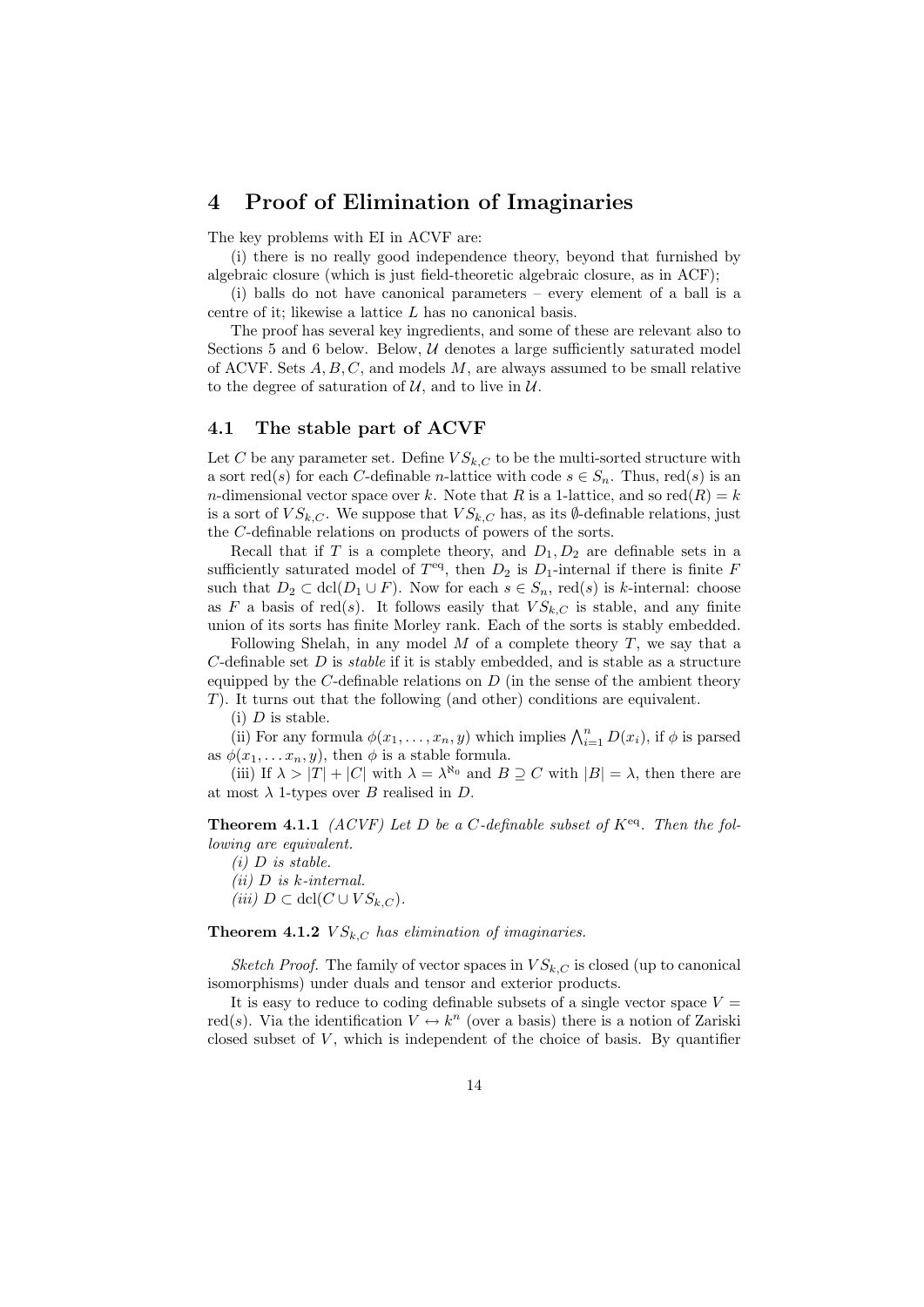elimination in ACF, EI now reduces to coding Zariski closed subsets of  $V$ . A Zariski closed set is determined by the ideal vanishing on it in  $k[X_1, \ldots, X_n]$ , and this is identified with an ideal in the symmetric power of  $V^*$ . The problem reduces to coding a subspace of  $S^m(V) := k \oplus V^* \oplus \sum_{i=2}^m \text{Sym}^i(V^*)$ . This is done using exterior powers.

#### 4.2 Description of 1-types

We shall work in this setion in the sort  $K$  of ACVF, though the arguments below actually work more generally, for 'unary types'.

Work over a base set C of parameters. For convenience we suppose  $C =$ acl<sup>eq</sup>(C). Let  $a \in K$ . Define

$$
\mathcal{B}_C(a) := \{ B : a \in B, B \text{ a ball definable over } C \}.
$$

Then  $\mathcal{B}_C(a)$  is a chain of balls, ordered by inclusion. Also define  $Loc_C(a)$  :=  $\bigcap (B : B \in \mathcal{B}_C(a))$ . Then  $Loc_C(a)$  is a C-definable subset of U containing a.

Note that if  $\mathcal{B}_C(a)$  contains a smallest ball, then  $Loc_C(a)$  equals this ball. Otherwise,  $Loc<sub>C</sub>(a)$  is just an infinitely definable subset of K. Any C-definable ball, or the intersection of any chain of C-definable balls, has the form  $Loc<sub>C</sub>(a)$ for some  $a \in K$ .

We shall say that  $b \in K$  is generic in  $Loc_{C}(a)$ , if  $Loc_{C}(b) = Loc_{C}(a)$ , that is, if any  $C$ -definable ball which contains  $b$  also contains  $a$ . More generally, if  $C \subset D$ , we say a is generic in  $Loc_{C}(a)$  over D, and write  $a \bigcup_{C}^g$  $_{C}^{g}$  D, if  $Loc_{C}(a) =$  $Loc_D(a)$ .

#### Lemma 4.2.1 Suppose  $C \subset D$ .

(i)  $Loc<sub>C</sub>(a)$  has a unique generic type; that is, if b is generic over C in  $Loc<sub>C</sub>(a), then a \equiv_C b.$ 

(ii)  $tp(a/C)$  has a generic extension over D.

(*ii*) if  $a \bigcup_{C}^{g}$  $\overset{\scriptscriptstyle g}\overline{\rule{0pt}{0pt}}_C\, D\,$  and  $\displaystyle{a'\mathop{\bigcup}\limits_{\mathcal{C}}^{\phantom{\bigcup}}\,$  $_{C}^{g}D$  and  $tp(a/C) = tp(a'/C)$ , then  $tp(a/D) =$  $tp(a'/D)$ .

(iii) If  $B$  is a ball of  $U$ , then the generic type over  $U$  of  $B$  is definable over  $\ulcorner B \urcorner$ .

Proof. Exercise. Parts (i) and (ii) follow from the fact that any definable subset of K is a boolean combination of balls, so if  $tp(a/C) \neq tp(a'/C)$  then some ball contains just one of  $a, a'$ .

For part (iii), observe that if B is a closed ball  $B_{\geq \gamma}(a)$  then for any formula  $\phi(x, y)$ , there is  $n_{\phi}$  such that  $\phi(x, c) \in p$  if and only if  $\phi(x, c)$  contains all but at most  $n_{\phi}$  open sub-balls of  $B_{\geq \gamma}(a)$  of radius  $\gamma$ .

### 4.3 Proof of Theorem 3.0.7

The key to the proof of Theorem 3.0.7 is the following lemma.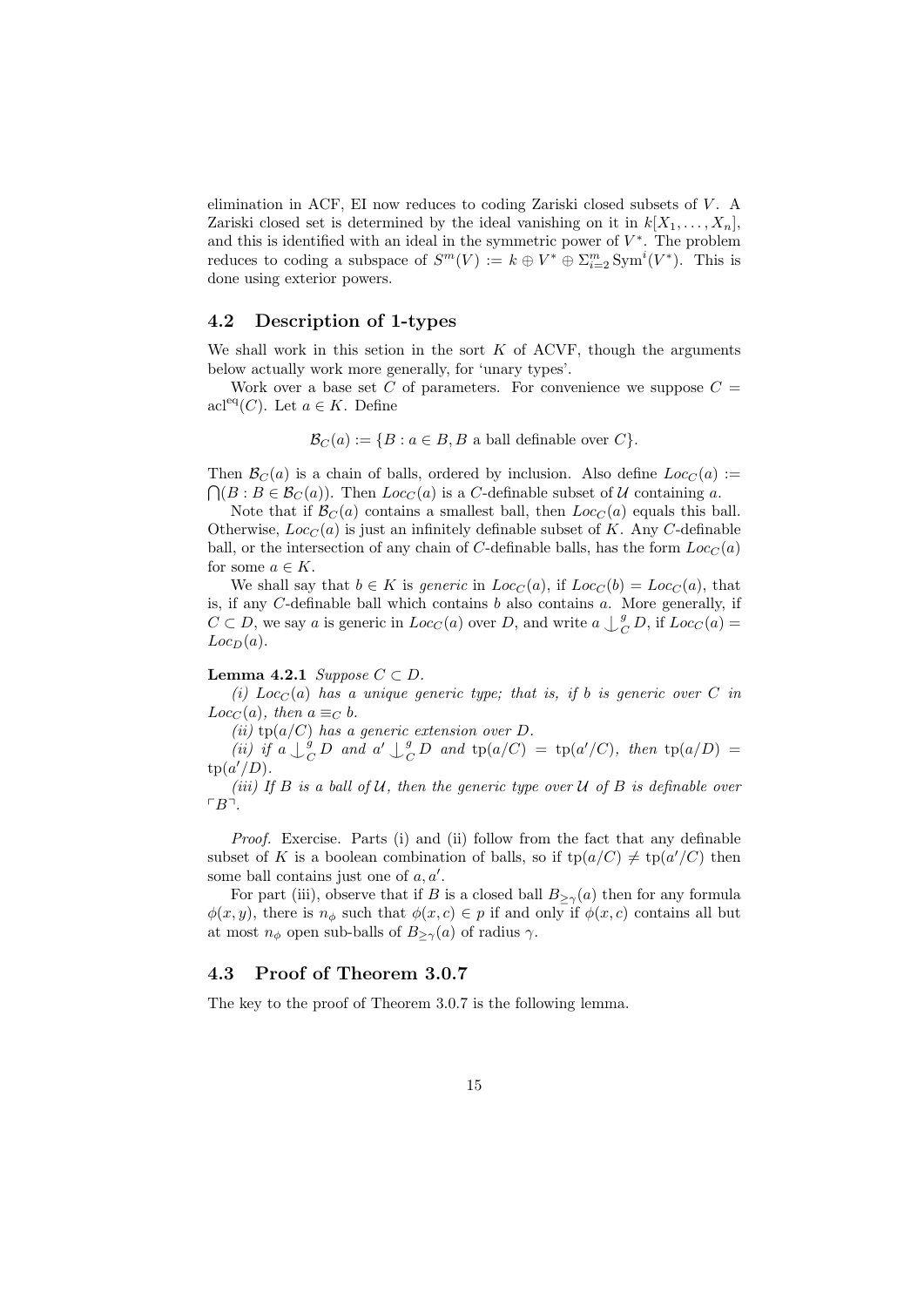**Lemma 4.3.1** Let  $\mathcal U$  be a sufficiently saturated multi-sorted structure, with a sort D such that  $U \subset (U \cap D)^{eq}$ . Suppose that for each sort S of U, every definable one-variable partial function  $f: D \to U$  is coded. Then Th(U) has EI.

*Proof.* We prove by induction on n that each definable  $R \subset D^n$  is coded. To start the induction, observe that any  $R \subset D$  is coded by  $id_R$ .

For the inductive step, suppose  $R \subset D^{n+1}$  is definable, let  $\pi : D^{n+1} \to D$ be the projection to the first coordinate, and put  $Y = \pi_1(R)$ . For each  $y \in Y$ , the fibre  $R_y \subseteq D^n$ , so by induction  $R(y)$  is coded by some tuple  $h(y)$ . By compactness, h is definable, and we may write  $Y = Y_1 \cup \ldots \cup Y_t$  such that  $h|_{Y_i}$  is a map to a specific tuple of sorts (different for different  $i$ ). Then by assumption  $h|_{Y_i}$  is coded, and  $({\lceil h|_{Y_1}}^{\intercal}, \ldots, {\lceil h|_{Y_t}}^{\intercal})$  codes R.

We mention three further ingredients in the proof of EI for ACVF.

(1) Definable R-submodules of  $K<sup>n</sup>$  are coded in  $\mathcal{G}$ .

(2) Definable functions  $\Gamma \to \mathcal{G}$  are coded. In addition, germs of such functions, e.g. on the definable type immediately above some  $\gamma_0 \in \Gamma$ , are coded in G.

(3) Finite sets are coded. To be precise, finite sets of tuples from  $\mathcal G$  are coded in  $\mathcal G$ .

To prove EI for ACVF in  $L_g$ , we now suppose  $f: K \to \mathcal{G}$  is a definable function, and aim to code  $\ulcorner f\urcorner$  in G. So let  $B := \text{acl}(\ulcorner f\urcorner) \cap G$ . We must show  $\ulcorner f \urcorner \in \text{dcl}(B)$ ; this suffices, by (3). Roughly speaking, we aim to code the restriction to  $f$  on each complete type over  $B$ , and then piece these codes together using compactness.

Each such (non-algebraic) complete type is the generic type of some  $Loc_B(a)$ . This is the generic type of a closed ball, of an open ball, or of the intersection of a chain of balls. The key is the closed ball case. Here one uses definable modules (so uses (1) above), and also uses the notion of strong code (see section 5). It is shown that the germ of f on the generic type of a closed ball has a strong code. Given this, the generic type os an open ball, or of a chain of balls, can be approximated from inside by closed balls. The argument here uses (2) above.

# 5 Stable Domination

We sketch here the theory developed in Part I of [15]. Stable domination seems to be the key to the role of stability theory in ACVF.

### 5.1 Invariant types

Initially, we work with an arbitrary complete theory  $T$  over a language  $L$ . Recall that a type p over a model M is definable over  $C \subseteq M$  if for each formula  $\phi(x, y)$ there is a formula  $d_p x \phi(y)$  over C such that for any  $a \in M$ ,  $d_p x \phi(a)$  holds if and only if  $\phi(x, a) \in p$ .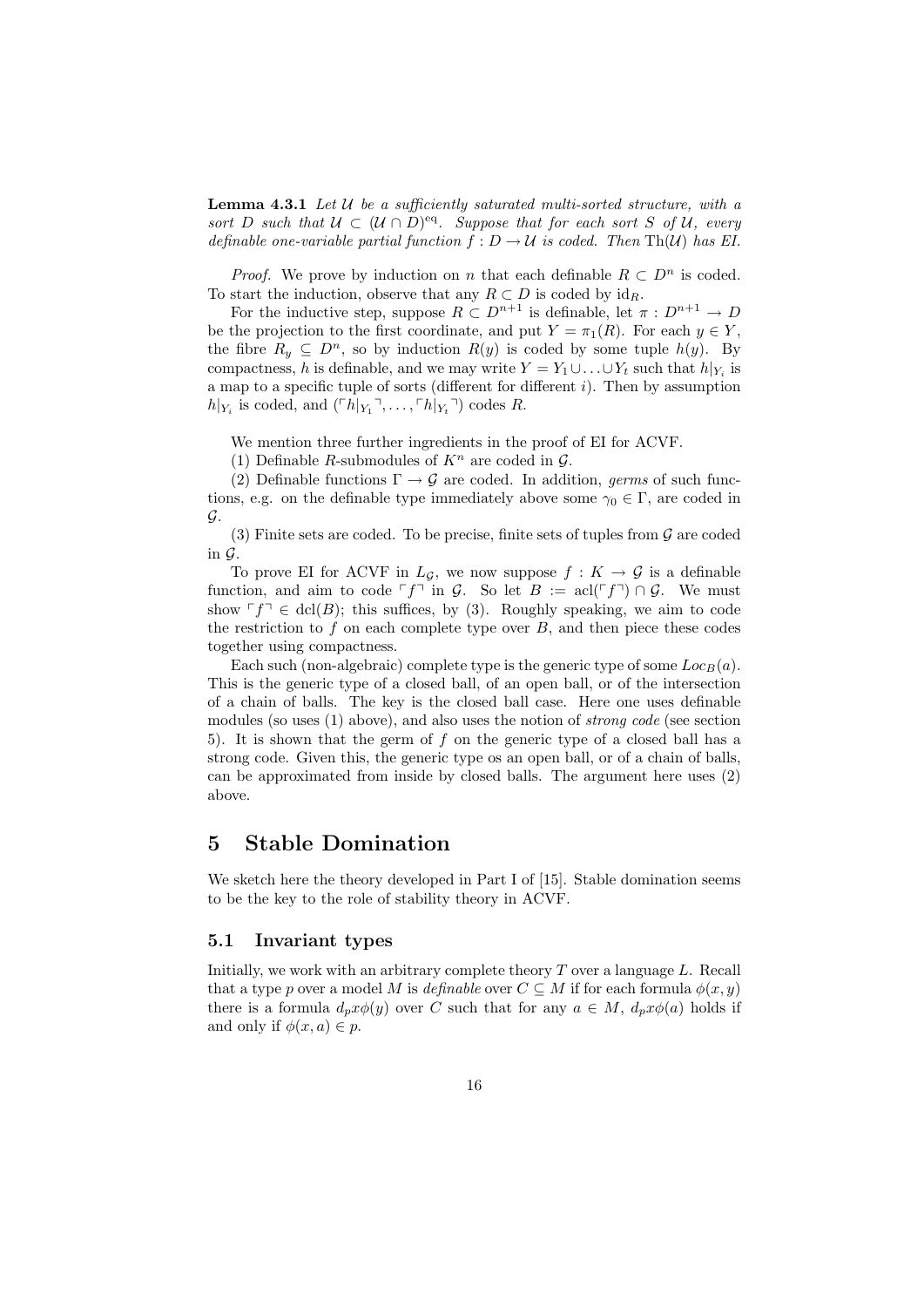We shall work over a large sufficiently saturated and homogeneous model  $U$ of T. Let  $C \subset \mathcal{U}$  be small. The group  $Aut(\mathcal{U}/C)$  acts on the space of types over U. We say that a type  $p \in S(\mathcal{U})$  is  $Aut(\mathcal{U}/C)$ -invariant (or C-invariant, or just *invariant*, if C is understood) if p is fixed by Aut $(\mathcal{U}/C)$ . This is equivalent to saying that  $p$  does not split over  $C$ , in the sense of Shelah [44]; that is, if  $a_1, a_2 \in \mathcal{U}$  and  $a_1 \equiv_C a_2$  then for any formula  $\phi(x, y), \phi(x, a_1) \in p$  if and only if  $\phi(x, a_2) \in p$ .

Observe that any C-definable type over  $\mathcal U$  is  $\mathrm{Aut}(\mathcal U/C)$ -invariant. There are invariant types which are not definable. For example, in the theory of dense linear orders without endpoints, let  $\mathcal U$  be a large saturated model, and let  $(c_i :$  $i \in \omega$ ) be an increasing sequence with no greatest element, and  $C := \{c_i : i \in \omega\}.$ There is an Aut $(\mathcal{U}/C)$ -invariant but not definable 1-type over U which contains all the formulas  $c_i < x$ , and the formula  $x < d$  for any  $d \in \mathcal{U}$  with  $c_i < d$  for all  $i \in \omega$ .

Exercise. Verify this, and verify that in an o-minimal (or weakly o-minimal) theory, any type over any parameter set has an invariant extension.

We mention one frequently used fact: any  $Aut(\mathcal{U})/C$ -invariant type which is definable is C-definable. This is a consequence of compactness.

We often view an Aut $(\mathcal{U}/C)$ -invariant type p as a functor  $D \mapsto p|D$ , where D ranges through subsets of  $U$  containing C.

**Example 5.1.1** (ACVF) The generic type over  $U$  of a C-definable ball is Cdefinable, so C-invariant. The generic type of a chain of balls with no least element is C-invariant, but not C-definable.

#### **Theorem 5.1.2** Let  $\mathcal{U} \models ACVF$ , in the sorts  $\mathcal{G}$ .

(i) If  $C = \text{acl}(C) \subset \mathcal{U}$ , then any 1-type over C in the sort K has an invariant extension.

(ii) If  $C = \operatorname{acl}(C)$ , then any type over C (in any sort) has an invariant extension.

The proof of (i) is easy, and it holds in any C-minimal structure (working over  $\operatorname{acl}^{\text{eq}}(C)$ ). The proof of Theorem 5.1.2(ii) given in [15] is rather intricate, and depends on much of [14]. However, it is shown in [22, Proposition 2.13] that the conclusion (ii) follows from the existence part of (i) in any one-sorted NIP theory (assuming  $C = \text{acl}^{\text{eq}}(C)$ ).

### 5.2 Definition of stable domination

We shall assume that the complete theory  $T$  has elimination of imaginaries, and that  $\mathcal{U} \models T$  is sufficiently saturated. Below, we shall also assume  $C = \text{acl}(C)$ , though this assumption is not needed for some of the definitions and results.

**Definition 5.2.1** We denote by  $\text{St}_C$  the many-sorted structure consisting of all  $C$ -definable stable sets, in the sense of Section 4.1. We endow  $St_C$  with all  $C$ definable relations on products of the sorts. If  $A \subset U$  put  $\text{St}_C(A) := \text{dcl}(CA) \cap$ St<sub>C</sub>; likewise, if a is a tuple, possibly infinite, then  $St_C(a) := \text{dcl}(Ca) \cap St_C$ .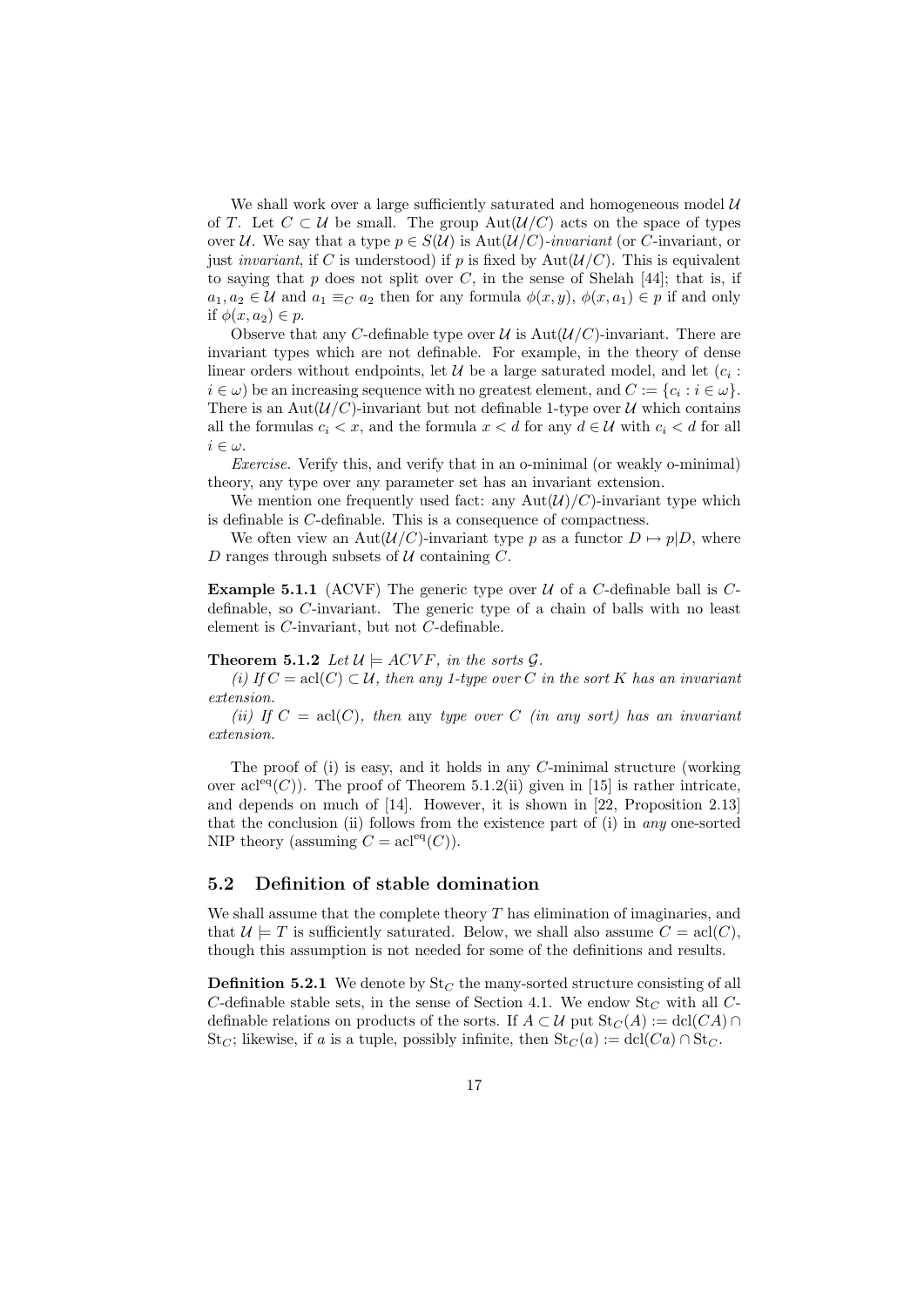Note that the elements of C are one-element sorts of  $St_C$ , named by constants. In ACVF, by Theorem 4.1.1 St<sub>C</sub> is essentially the same as  $VS_{k,C}$ , though it is not formally the same. If C is a model of ACVF, then  $St_C$  is essentially just k.

**Definition 5.2.2** We say that  $tp(a/C)$  is *stably dominated* if, for any b, if  $\operatorname{St}_C(a) \bigcup_C \operatorname{St}_C(b)$  (where  $\bigcup$  is just forking independence in the stable structure  $St_C$ , then

$$
tp(b/\operatorname{St}_C(a)) \vdash tp(b/Ca).
$$

This definition takes some unravelling. Formally, it means that for any  $b'$ , if  $b' \equiv_{\text{St}_C(a)} b$ , then  $b' \equiv_{Ca} b$ . By easy automorphism arguments (*Exercise:* check this), the condition is equivalent to the assertion that  $tp(a/St_C(b)) \vdash tp(a/Cb)$ .

We describe another presentation. We shall view  $St_C(a)$  as an infinite tuple, with respect to some indexing. Consider the map  $f : a \mapsto \text{St}_C(a)$  on tp( $a/C$ ). Let D be any definable set, in the sort containing a. Put  $d := \ulcorner D \urcorner$ . We say a fibre X of f is generic if, for any  $a \in X$ ,  $\text{St}_C(a) \perp_C \text{St}_C(d)$ . Then  $\text{tp}(a/C)$  is stably dominated if and only if, either  $D$  contains all generic fibres of  $f$ , or  $D$ is disjoint from all generic fibres of  $f$ .

Also,  $tp(a/C)$  is stably dominated if and only if, for any b such that  $St_C(a) \perp_C St_C(b)$ ,  $tp(a/St_C(a))$  has a unique extension over  $CSt_C(a)b$ .

Exercise. Verify these equivalences.

We list some basic properties of stable domination.

#### Theorem 5.2.3 Let  $C = \text{acl}(C)$ .

(i) [15, 3.12] If  $p \in S(\mathcal{U})$  with  $p|C$  stably dominated, then p is C-definable, so has an Aut $(\mathcal{U}/C)$ -invariant extension; in fact, p has a unique Aut $(\mathcal{U}/C)$ invariant extension.

(ii) [15, 4.1] If  $p \in S(\mathcal{U})$  is  $\text{Aut}(\mathcal{U}/C)$ -invariant and  $C \subset B \subset \mathcal{U}$  and  $p|C$  is stably dominated, then  $p|B$  is stably dominated.

(iii) [15, 4.9] ('Descent') If p, q are  $\text{Aut}(\mathcal{U}/C)$ -invariant,  $b \models q|C$  and  $p|Cb$ is stably dominated, then  $p|C$  is stably dominated.

(iv) [15, 6.11] If tp(a/C) and tp(b/Ca) are stably dominated, so is tp(ab/C).

In (iii), we do not know if the assumption that  $q$  is invariant is needed. The proof of (iii) is intricate.

Suppose p is a C-definable type over  $\mathcal{U}$ , and  $f_a$  is an a-definable function defined on realisations of p. Consider the equivalence relation  $\sim$ :  $a \sim a'$  iff for every  $x \models p$ ,  $f_a(x) = f_{a'}(x)$ . As p is definable, this is a C-definable equivalence relation, defined by the formula  $E(y, y')$ :  $d_p x(f_y(x) = f_{y'}(x))$ . Thus, the ∼class of  $a$  is an imaginary, called the  $p$ -germ of  $f_a$ . More generally, we say that two functions f, g defined on p have the same p-germ if  $f(x) = g(x)$  for all  $x \models p$ . We say that the p-germ e of  $f_a$  is strong over C if there is a Ce-definable function g defined on p and having the same germ as  $f_a$  on p. It is well-known that in a stable theory, p-germs are strong.

The following result is used in the proof of (iv) above, and in Theorem 6.2.4 below. Similar ideas are used in the proof of EI for ACVF (the proof uses the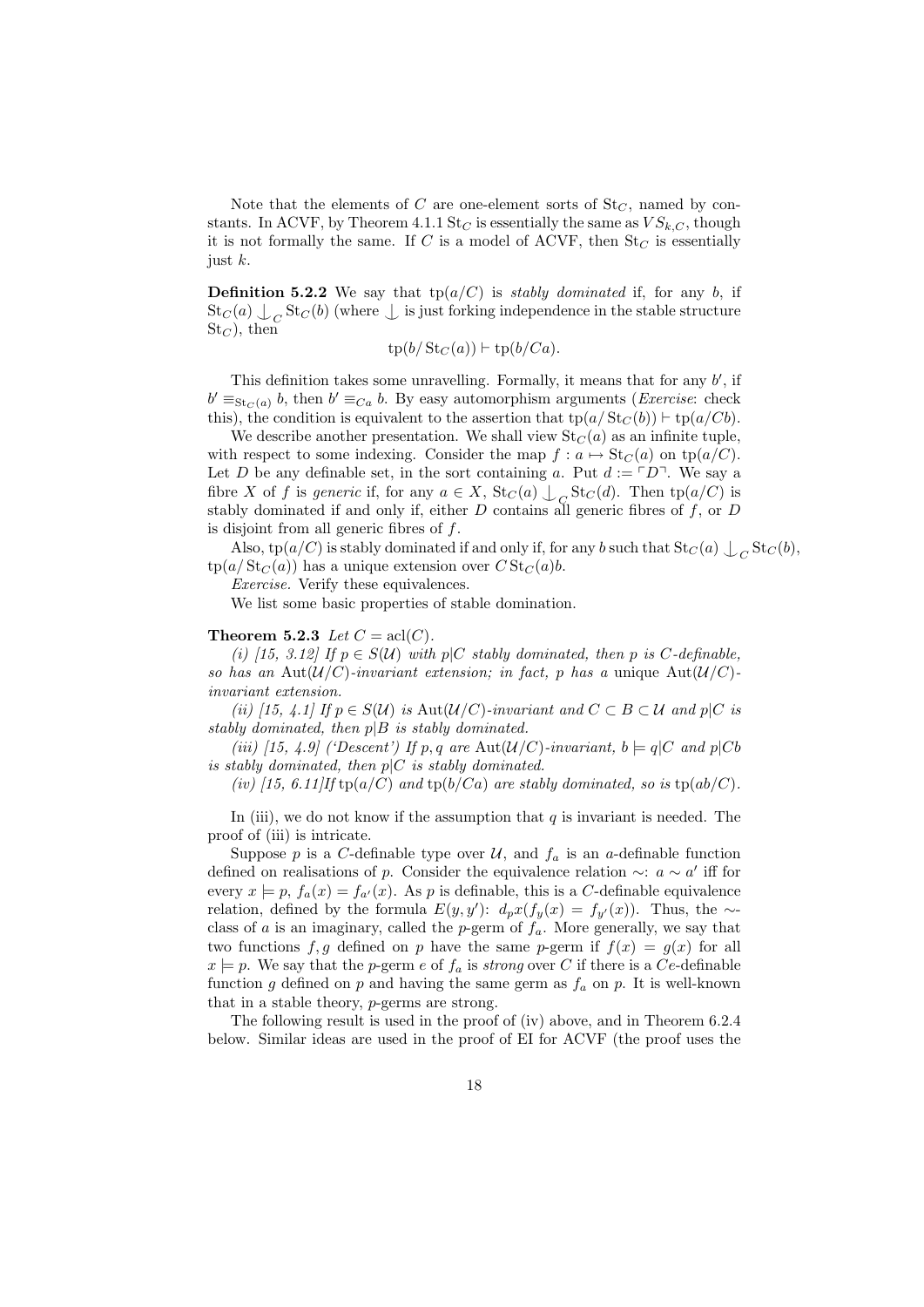fact that the germ of a definable function on the generic type of a closed ball is strong).

**Theorem 5.2.4** ([15]) Let  $C = \text{acl}(C)$ , let p be a C-definable type over U with  $p|C$  stably dominated, and let f be a definable function defined on realisations of p. Then the p-germ of f is strong over C. Also, if  $f(a) \in \text{St}_{Ca}$  for  $a \models p$ , then the code for the p-germ of f is in  $\text{St}_C$ .

Remark 5.2.5 In [22, Section 3], Hrushovski and Pillay consider a generalisation of stable domination. Let T be NIP,  $\mathcal{U} \models T$ , and p an Aut $(\mathcal{U}/C)$ -invariant type over U, where  $C = \text{acl}^{\text{eq}}(C)$ . Say that p is generically stable over C if it is definable (and hence C-definable) and is finitely satisfiable in any model containing C. This is equivalent to several other conditions, such as that for any small  $B \supset C$ , p is the unique global non-forking extension of p|B. Any stably dominated type (over  $C = \operatorname{acl}^{\text{eq}}(C)$ ) is generically stable.

If p is an Aut $(U/C)$ -invariant type, then a Morley sequence for p is a sequence  $(a_i : i \in \omega)$  such that  $a_{i+1} \models p \mid C \cup \{a_j : j \leq i\}$  for each i. Such a sequence is indiscernible over  $C$ . Hrushovski and Pillay show that if  $p$  is generically stable in an NIP theory, then any Morley sequence in  $p$  over  $C$  is indiscernible as a set over C.

# 6 More on stable domination

### 6.1 Stable domination in ACVF

Below, when we work in ACVF, we work in the sorts  $G$  over which EI holds; so 'definable' and 'interpretable' are interchangeable.

**Definition 6.1.1** In ACVF, let  $C = \text{acl}(C)$ , and  $p \in S(C)$ . We say  $p \perp \Gamma$  if, for any Aut $(\mathcal{U}/C)$ -invariant extension p' of p, and any model  $M \supseteq C$ , if  $a \models p'|M$ then  $dcl_{\Gamma}(Ma) = dcl_{\Gamma}(M)$ .

This looks slightly different to the definition given in [15], which involves  $\bigcup^g$ , but it is equivalent. By o-minimality of Γ, the condition  $dcl_{\Gamma}(Ma) = dcl_{\Gamma}(M)$ is equivalent also to saying that  $tp(a/M)$  has a unique extension over Γ. Thus, we could have parsed the above definition by saying that for every C-invariant extension p' of p over  $\mathcal{U}, p'$  has a unique extension over  $\mathcal{U} \cup \Gamma$ .

**Theorem 6.1.2** (ACVF) Let  $C = \text{acl}(C)$ ,  $p \in S(C)$ . Then the following are equivalent.

(*i*)  $p \perp \Gamma$ (ii) p is stably dominated.

**Example 6.1.3** Let p be the generic type of the valuation ring R, over any

parameter set  $C$ . Then  $p$  is stably dominated. Indeed, if  $a \models p$ , then res(a) is transcendental in k over  $\operatorname{acl}(C) \cap k$ . For any  $B \supset C$ , put res $(B) := \text{dcl}(B) \cap k$ . Then there is a unique complete type p'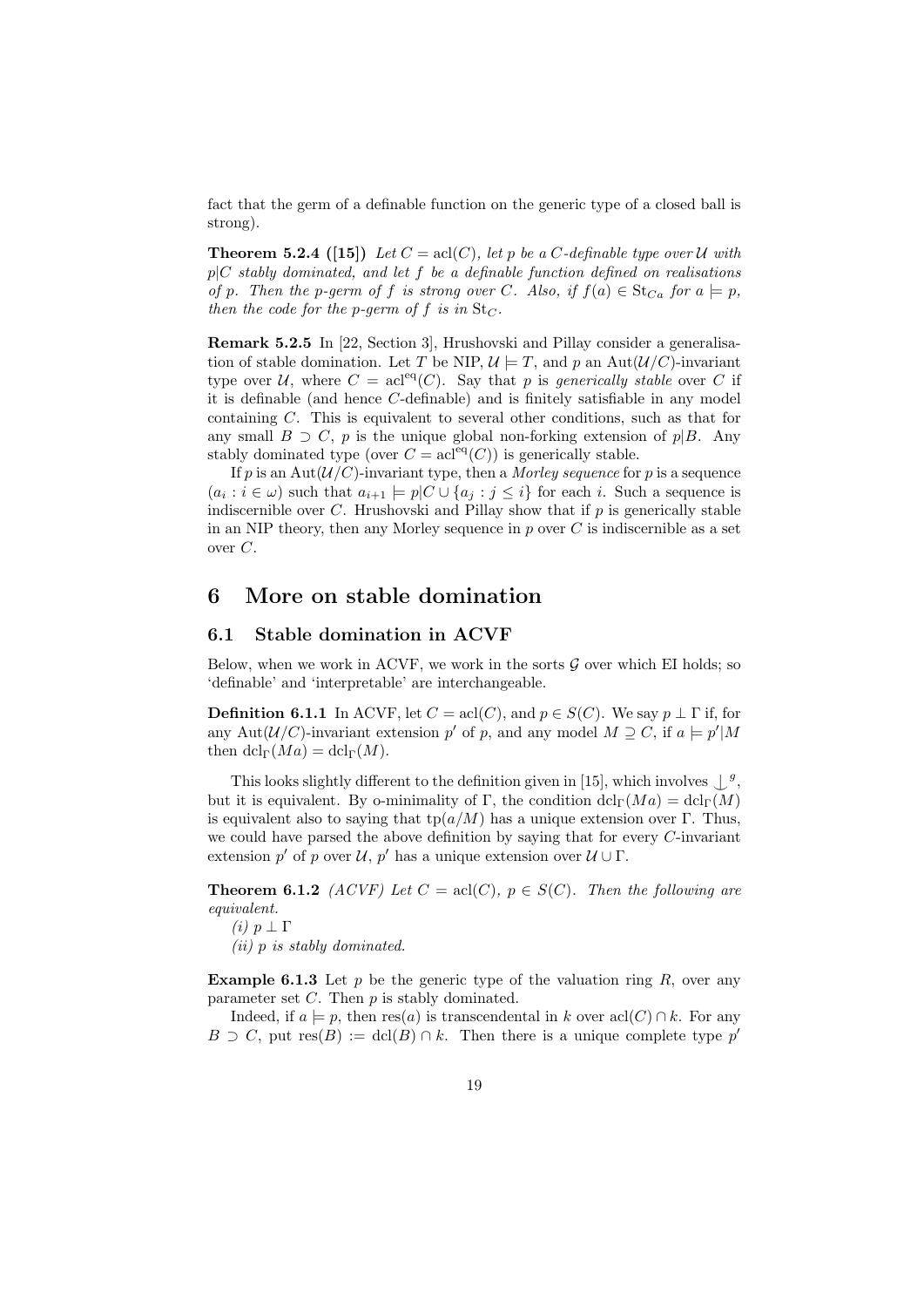over B such that  $p'$  contains  $x \in R$  and implies  $res(x) \cup_C res(B)$ ; for otherwise, there would be a formula  $\phi(x)$  over B which meets each set  $\mathcal{M} + a$ , for generic  $a \in R$ , in a proper non-empty set, contradicting C-minimality: the formula  $\phi(x)$ would not define a boolean combination of balls. Thus,  $tp(a/C \operatorname{res}(B))$  implies  $tp(a/B)$  so p is stably dominated.

Recall the following, from Section 1.

**Definition 6.1.4** (i) An extension of valued fields  $(F, v) < (F', v')$  is *immedi*ate, if, under the natural embeddings, the two valued fields have the same value groups and residue fields.

(ii) A valued field is maximally complete if it has no proper non-trivial immediate extensions.

For us, the key fact about maximally complete valued fields is the following result of Baur [4]. Proofs of the following results are given in Section 12 of [15].

**Theorem 6.1.5 (Baur)** Let  $(F, v) < (L, v)$  be an extension of valued fields, with  $F$  maximally complete. Let  $U$  be a finite-dimensional  $F$ -subspace of  $L$ . Then U has a basis  $\{u_1, \ldots, u_n\}$  such that for any  $a_1, \ldots, a_n \in F$ ,  $v(a_1u_1 +$ ... +  $a_n u_n$  = Min{ $v(a_i u_i)$  :  $1 \le i \le n$  }.

Using this, one can show the following.

**Proposition 6.1.6** Let  $C \leq A, B$  be algebraically closed valued fields, with C maximally complete. Suppose that the value groups  $\Gamma(C)$  and  $\Gamma(A)$  are equal, and that the residue fields  $k(A)$  and  $k(B)$  are linearly disjoint over  $k(C)$ . Then if  $A' \equiv_C A$  and  $k(A')$  is also linearly disjoint from  $k(B)$  over  $k(C)$ , then  $A \equiv_B A'$ .

**Theorem 6.1.7** ([15])  $(ACVF)$  Let M be a maximally complete model of  $ACVF$ , in the sorts G. Then for any a,  $tp(a/M \cup \text{dcl}_{\Gamma}(Ma))$  is stably dominated.

We mention also the following result over maximally complete fields, not restricted to the ACVF context.

**Proposition 6.1.8** Let F be a maximally complete valued field,  $F \subset A$ dcl(A). Let M be an extension of F with the residue fields  $k(A)$ ,  $k(M)$  linearly disjoint over  $k(F)$ , and with the value groups  $\Gamma(A) \cap \Gamma(M) = \Gamma(F)$ . Then  $tp(M/F, k(A), \Gamma(A))$  implies  $tp(M/A)$ .

In recent work [21], Hrushovski investigates definable groups in ACVF. The context is rather more general, that of a metastable theory. Hrushovski's paper is currently being revised, and the definitions below may not be in quite final form. Below, I may have misunderstood some issues in [21]. In particular, I brush under the carpet the distinction between 'definable' and '∗-definable' in arguments below. Essentially, a  $*$ -definable set is an  $\infty$ -definable set in infinitely many variables, and (in a sufficiently saturated model) can be viewed as an inverse limit of definable sets. In particular, it is hyperdefinable.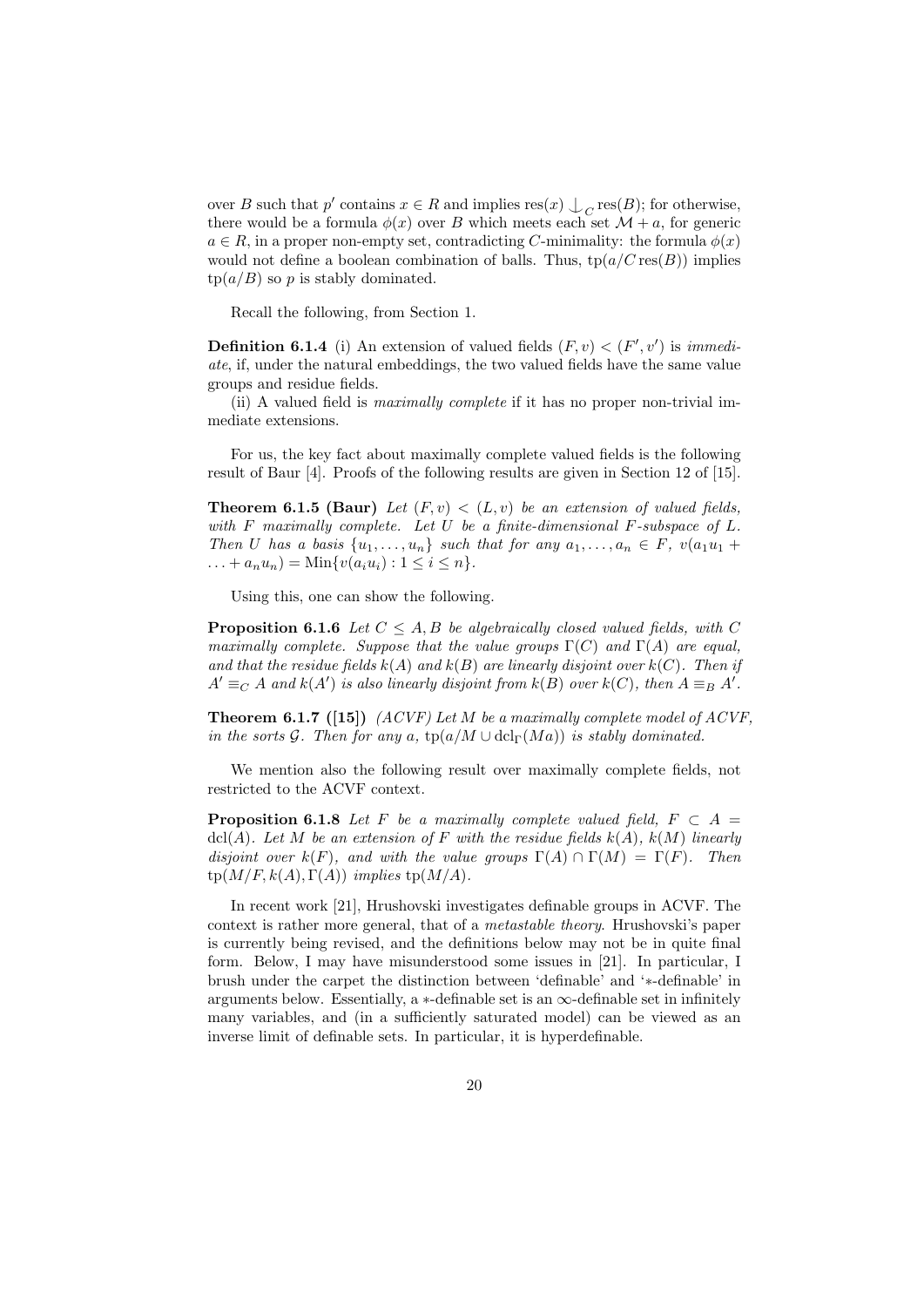**Definition 6.1.9** Assume  $T$  is a complete multi-sorted theory with a specific sort Γ. We say  $T$  is metastable if:

- $(1)$  Γ is stably embedded;
- (2) no infinite definable subset of  $\Gamma$ <sup>eq</sup> is stable;
- (3) any type over  $C = \text{acl}^{\text{eq}}(C)$  has a C-invariant extension; and

(4) for any partial type p over a base  $C_0$ , there is  $C_1 \supseteq C_0$  such that if  $a \models p$ ,  $tp(a/C_1 \cup \text{dcl}_{\Gamma}(C_1a))$  is stably dominated.

Remark 6.1.10 1. ACVF is metastable. Here  $\Gamma$  is the value group, so (1) follows from Proposition 2.0.5,  $(2)$  is obvious, and  $(3)$  and  $(4)$  come from Theorems 5.1.2 and 6.1.7 respectively. It is shown in [15] that the valued field  $\mathbb{C}((t))$ is also metastable. Likewise, the theory DCVF of differentially closed valued fields (introduced by Scanlon [42]) is metastable. See [15, Ch. 16].

2. For trivial reasons, any o-minimal (or just weakly o-minimal) theory is metastable.

3. Condition (3) may not be needed. It is included to ensure that 'Descent' (Theorem  $5.2.3(iii)$ ) is available.

4. In some places, Hrushovski assumes additional conditions  $(FD)$  and  $(FD)_{\omega}$ . These are conditions which hold in ACVF. They include an assumption that  $\Gamma$  is o-minimal, and that, for any definable set D, there is an upper bound on the Morley rank of any image of it in  $St_C$  under a definable function, and a similar upper bound for the o-minimal dimension of its images in Γeq. The condition  $(FD)_{\omega}$  includes also a kind of 'isolated types are dense' condition.

### 6.2 Generically metastable groups

Hrushovski considers groups which are definable (or  $\infty$ -definable, or  $*$ -definable) in a theory  $T$  with elimination of imaginaries, with sufficiently saturated model U. Some notion of generic type is needed. So suppose G is a group in T, in one of the above senses. Let C be a parameter set, and  $p$  a C-definable type, of elements of G. For  $a \in G$ , p has translates ap, pa, which are definable over  $C \cup \{a\}.$ 

**Definition 6.2.1** In the above setting, p is *left-generic* if, for any  $B = \text{acl}(B)$ over which p is defined, and any  $b \in G$ , pb is defined over B. Right-generic is defined analogously.

We say p is *symmetric* if, whenever q is a definable type,  $p, q$  both defined over  $C$ , then

 $b \models a|C$  and  $a \models p| \text{acl}(Cb) \Rightarrow b \models a| \text{acl}(Ca)$ .

The following lemma yields a basic theory of symmetric left generics.

**Lemma 6.2.2** (i) Any symmetric left generic is right generic.

(ii) Any two symmetric left generics differ by a left translation.

(iii) G has an  $\infty$ -definable subgroup  $G^{\circ}$  of bounded index, with a unique symmetric left generic.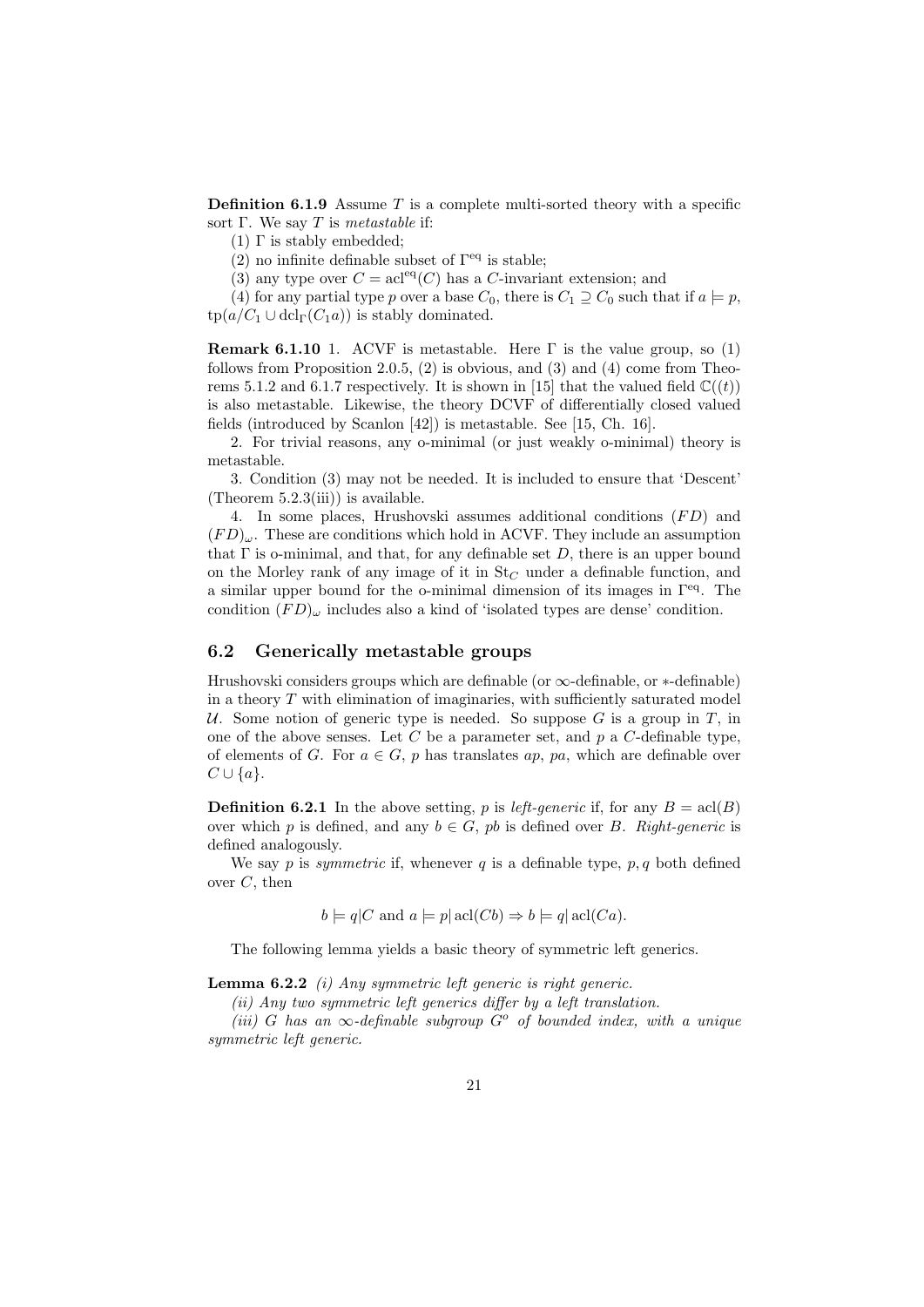It is easily shown that any stably dominated left generic is symmetric. We call such a type 'generic'.

**Definition 6.2.3** A group G (definable,  $\infty$ -definable, \*-definable over C) is generically metastable if it has a stably dominated generic type over C.

The following theorem is from [21] (see also Theorem 6.13 of [15].

**Theorem 6.2.4 (Hrushovski)** Let G be a generically metastable group over C with a translation-invariant stably dominated generic type p.

(i) There is a  $\ast$ -definable (over C) stable group **g** and a  $\ast$ -definable (over C) homomorphism  $\phi: G \to \mathfrak{g}$  such that p is stably dominated over C by  $\phi$ : that is, if  $a \models p | C$ , and b is any tuple, then  $\text{tp}(b/C \cup \phi(a)) \models \text{tp}(b/C \cup a)$ .

(ii) In ACVF, if G is definable and  $C = \text{acl}(C)$ , then  $\phi$  and  $\mathfrak g$  are definable.

(iii) Given any other such homomorphism  $\phi': G \to \mathfrak{g}'$ , with  $\mathfrak{g}'$  stable, there is  $\psi : \mathfrak{g} \to \mathfrak{g}'$  such that  $\phi' = \psi \circ \phi$ .

This theorem is stated slightly differently in [15, Theorem 6.13]. The assertion there is that if G has a translation-invariant stably dominated generic type p then there are *definable* stable groups  $\mathfrak{g}_i$  and homomorphisms  $\phi_i$ :  $G \to \mathfrak{g}_i$  (for  $i \in I$ ) such that p is stably dominated by  $(\phi_i : i \in I)$ .

Sketch Proof of (i). For  $a \models p$ , let  $\theta(a)$  be an enumeration of  $\text{St}_C(a)$ . For each such a, define  $f_a$  on realisations of p by  $f_a(b) = \theta(ab)$ . The p-germ e of  $f_a$ lies in St<sub>C</sub> (Theorem 5.2.4), and so, as e is Ca-definable, we have  $e \in \theta(a)$ . Also, as e is a strong germ (again by 5.2.4)), there is  $f'_{\theta(a)}$  defined over  $\theta(a)$  and having the same p-germ as  $f_a$ . Now let  $b \models p|Ca$  and  $d = f_a(b)$ . Then  $d \in \text{St}_C$ , so as St<sub>C</sub> is stably embedded, we have  $tp(\theta(a), d/C\theta(b)) \vdash tp(\theta(a), d/Cb)$ . Hence, as  $d \in \text{dcl}(C, \theta(a), b)$ , we have  $d \in \text{dcl}(C, \theta(a), \theta(b))$ . Thus, there is a C-definable function F such that  $d = F(\theta(a), \theta(b)).$ 

There is a 'group chunk' theorem proved in [21], in the very general setting of left-generics; however, we are applying it in the stable structure  $St_C$ , so all we really need is a ∗-definable version of the usual group chunk theorem from [18] or [39], say. The function F is generically associative on  $p' := \text{tp}(\theta(a)/C)$ , and has the other required properties. Hence,  $p'$  is the generic type of a group  $\mathfrak g$  in  $\operatorname{St}_C$ (so a stable group), with the group operation extending F. Also,  $\theta$  is generically a group homomorphism, so extends to a ∗-definable group homomorphism.

**Example 6.2.5** In ACVF, let  $G = (R, +)$ , and work over  $\emptyset$ . The generic type  $p$  of  $G$  is just the generic type of  $R$  viewed as a closed ball. Then  $p$  is stably dominated by the residue map; see Example 6.1.3. Thus, we may take  $\mathfrak{g} := (k, +)$ , and  $\phi$  as the residue map.

More generally, if  $G = SL_n(R)$ , then  $\mathfrak{g} := SL_n(k)$  and  $\phi$  is the natural reduction map which reduces the entries of each matrix in  $SL_n(R)$  modulo M.

The results in [21] go much further than this. Generalising the last example, Hrushovski proves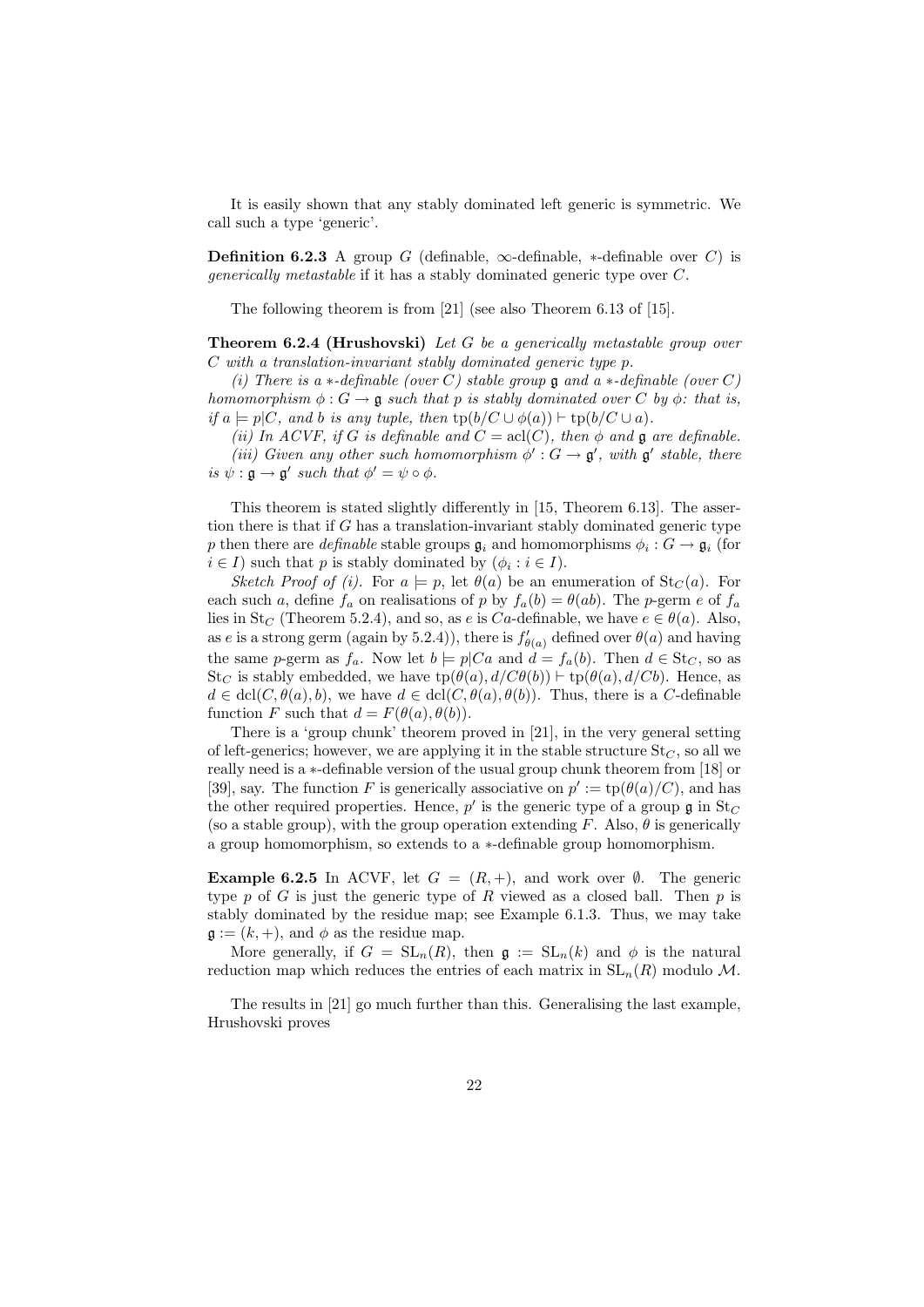**Theorem 6.2.6** (ACVF) Let H be an affine algebraic group, and let G be a generically metastable definable subgroup of H. Then, for some algebraic group scheme  $H_1$  over  $R$ ,  $G$  is isomorphic to  $H_1(R)$ .

There is in [21] a nice theory of abelian groups definable in ACVF (or in any metastable theory). The methods developed are also used to prove that in ACVF, any infinite definable field is definably isomorphic to the given valued field, or to its residue field.

# References

- [1] Y. Baisalov, B. Poizat, 'Paires de structures o-minimales', J. Symb. Logic 63 (1998), 570–578.
- [2] S. Basarab, 'Relative elimination of quantifiers for Henselian valued fields', Ann. Pure Appl. Logic 53 (1991) 51-74.
- [3] S. Basarab, F-V Kuhlmann, 'An isomorphism theorem for Heneslian algebraic extensions of valued fields', Man. Math. 77 (1992), 113–126.
- [4] W. Baur, 'Die Theorie der Paare reell abgeschlossner Körper', Logic and algorithmic (in honour of E. Specker), Monographie No. 30 de L'Enseignement Mathématique, Université de Genève, Geneva 1982, 25-34.
- [5] E. Casanovas, R. Farré, 'Weak forms of elimination of imaginaries', Math. Logic Quart. 50 (2004), 126–140.
- [6] Z. Chatzidakis, E. Hrushovski, 'Model theory of difference fields', Trans. Amer. Math. Soc. 351 (1999), 2997–3051.
- [7] G. Cherlin, M. Dickmann, "Real closed rings II: model theory', Ann. Pure Appl. Logic 25 (1983), 213–231.
- [8] R. Cluckers, F. Loeser, 'b-minimality', preprint.
- [9] J. Denef, L. van den Dries, 'p-adic and real subanalytic sets', Ann. Math. 128 (1988), 79–138.
- [10] M. Dickmann, 'Elimination of quantifiers for ordered valuation rings', J. Symb. Logic 52 (1987), 116–128.
- [11] L. van den Dries, D. Haskell, H.D. Macpherson, 'One-dimensional p-adic subanalytic sets', J. London Math. Soc. (2) 59 (1999), 1–20.
- [12] D. Haskell, H.D. Macpherson, 'Cell decompositions of C-minimal structures', Ann. Pure Appl. Logic 66 (1994), 113–162.
- [13] D. Haskell, H.D. Macpherson, 'A version of o-minimality for the p-adics', J. Symb. Logic 62 (1997), 1075–1092.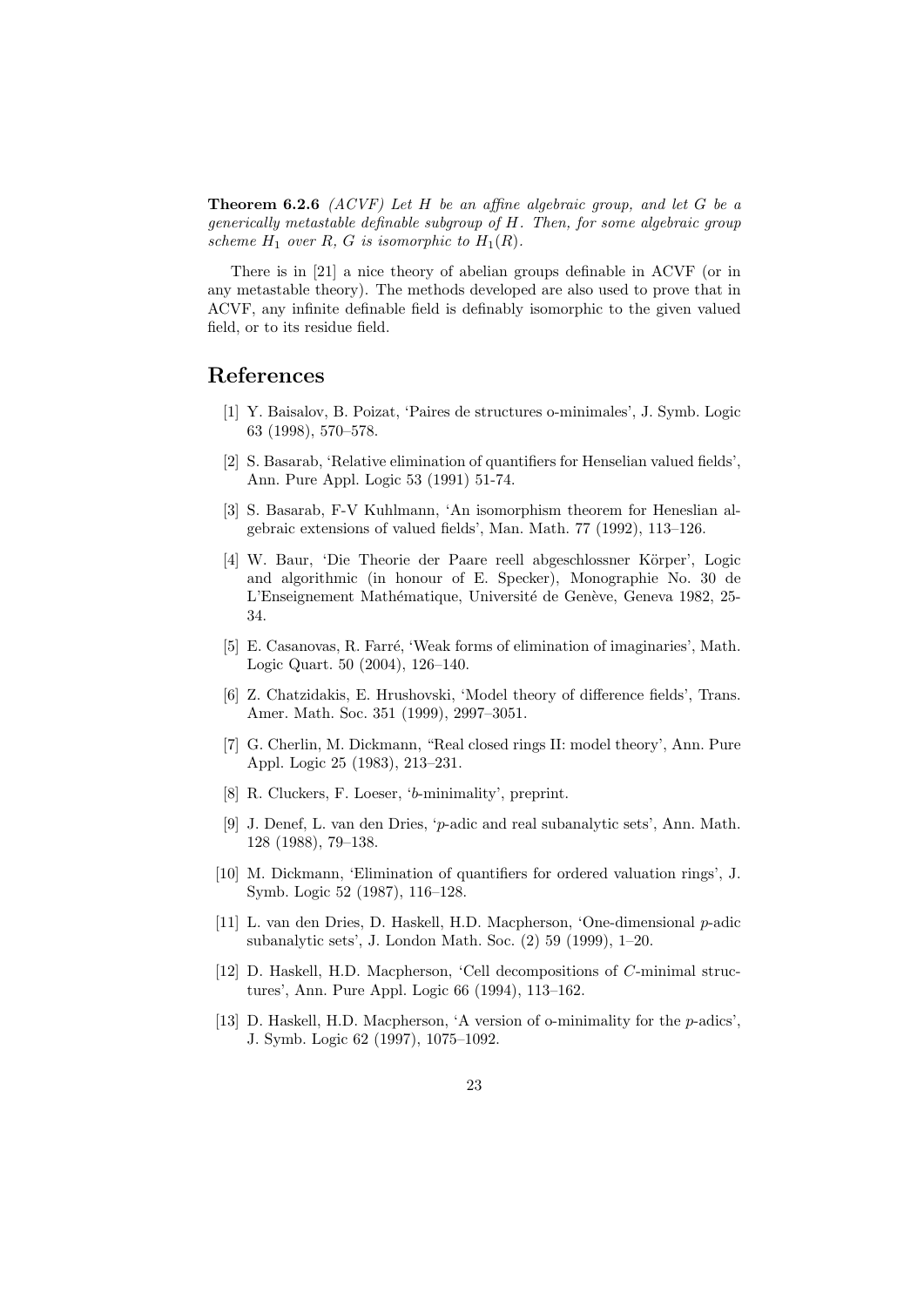- [14] D. Haskell, E. Hrushovski, H. D. Macpherson, 'Definable sets in algebraically closed valued fields: elimination of imaginaries', J. reine und angew. Math. 597 (2006), 175–236.
- [15] D. Haskell, E, Hrushovski, H.D. Macpherson, Stable domination and independence in algebraically closed valued fields, Lecture Notes in Logic, Cambridge Unversity Press, 2008.
- [16] J.E. Holly, Definable equivalence relations and disc spaces of algebraically closed valued fields', PhD thesis, University of Illinois, 1992.
- [17] J.E. Holly, 'Canonical forms for definable subsest of algebraically closed and real closed valued fields', J. Symb. Logic 60 (1995), 843–860.
- [18] E. Hrushovski, 'Unidimensional theories are superstable', Ann. Pure Appl. Logic 50(1990), 117–138.
- [19] E. Hrushovski, D. Kazhdan, 'Integration in valued fields', Algebraic Geometry and Number Theory, Progr. Math.vol. 253, Birkhäuser Boston, Boston, MMA, 2006, 261–405.
- [20] E. Hrushovski, B. Martin, 'Zeta functions from definable equivalence relations', http://arxiv.org/abs/math.LO/0701011/
- [21] E. Hrushovski, 'Valued fields, metastable groups', preprint.
- [22] E. Hrushovski, A. Pillay, 'On NIP and invariant measures', preprint.
- [23] I. Kaplanskiy, 'Maximal fields with valuations I', Duke Math. J., 9 (1942), 303–321.
- [24] I. Kaplansky, 'Maximal fields with valuations. II', Duke Math. J. 12 (1945), 243–248.
- [25] W. Krull, 'Allgemeine Bewertungstheorie', J. für Mathematik, 167 (1932), 160–196.
- [26] S. Lang, Algebra (2nd. Ed.), Addison-Wesley, 1984.
- [27] L. Lipshitz, 'Rigid subanalytic sets', Amer. J. Math. 115 (1993), 77–108
- [28] L. Lipshitz, Z. Robinson, 'One-dimensional fibers of rigid subanalytic sets', J. Symb. Logic, 63 (1998), 83–88.
- [29] A. Lubotzky, A.R. Magid, 'Varieties of representations of finitely generated groups', Mem. Amer. Math. Soc. 58 (1985), no. 336.
- [30] F. Maalouf, 'Construction d'un groupe dans les structures C-minimales', preprint.
- [31] H.D. Macpherson, D. Marker, C. Steinhorn, 'Weakly o-minimal structures and real closed fields', Trans. Amer. Math. Soc. 352 (2000), 5435–5483.